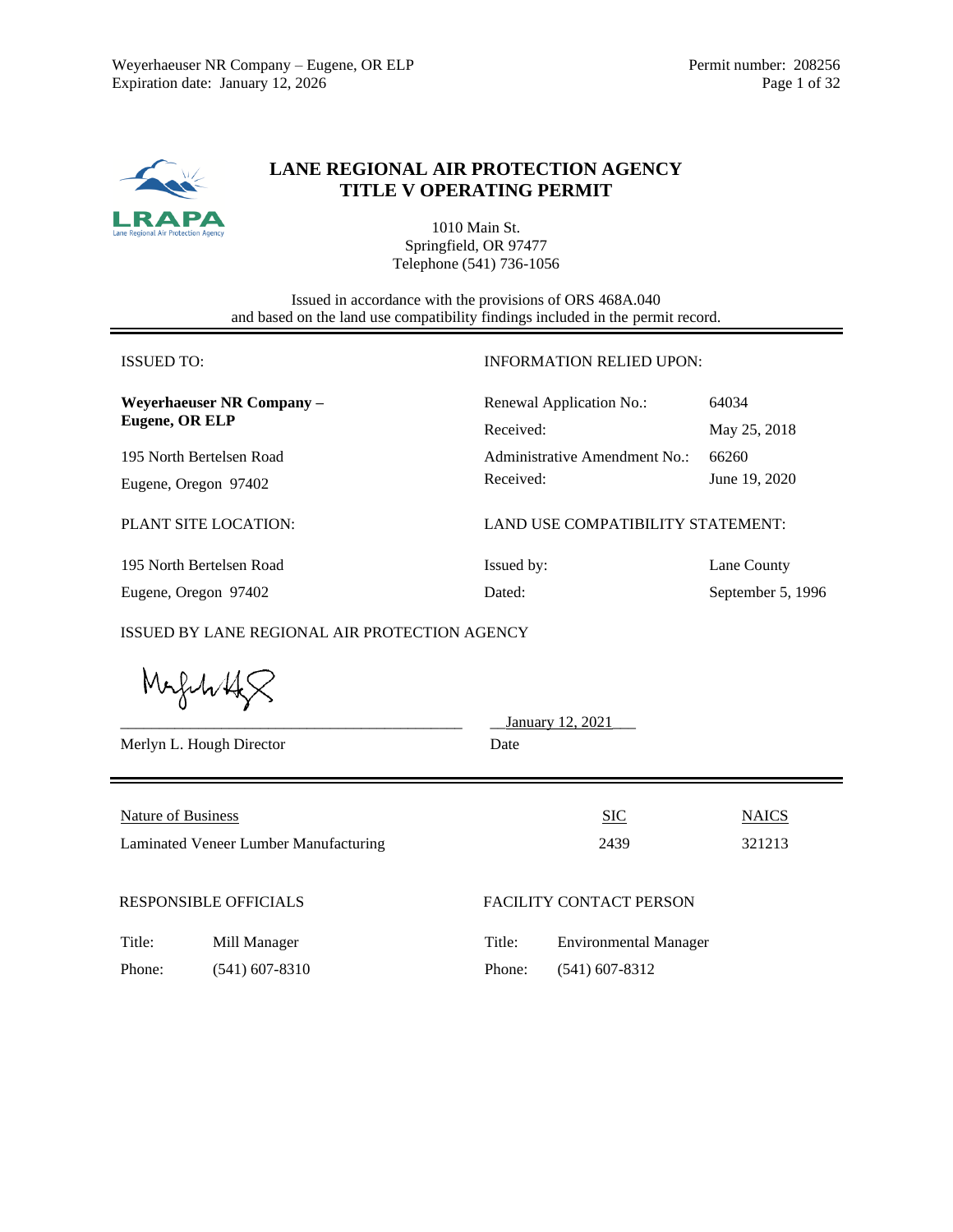## **TABLE OF CONTENTS**

| EMISSIONS UNIT (EU) AND POLLUTION CONTROL DEVICE (PCD) IDENTIFICATION 4 |  |
|-------------------------------------------------------------------------|--|
|                                                                         |  |
| EMISSION LIMITS AND STANDARDS, TESTING, MONITORING, AND RECORDKEEPING   |  |
|                                                                         |  |
|                                                                         |  |
|                                                                         |  |
|                                                                         |  |
|                                                                         |  |
|                                                                         |  |
|                                                                         |  |
|                                                                         |  |
|                                                                         |  |
|                                                                         |  |
|                                                                         |  |
|                                                                         |  |
|                                                                         |  |
|                                                                         |  |
|                                                                         |  |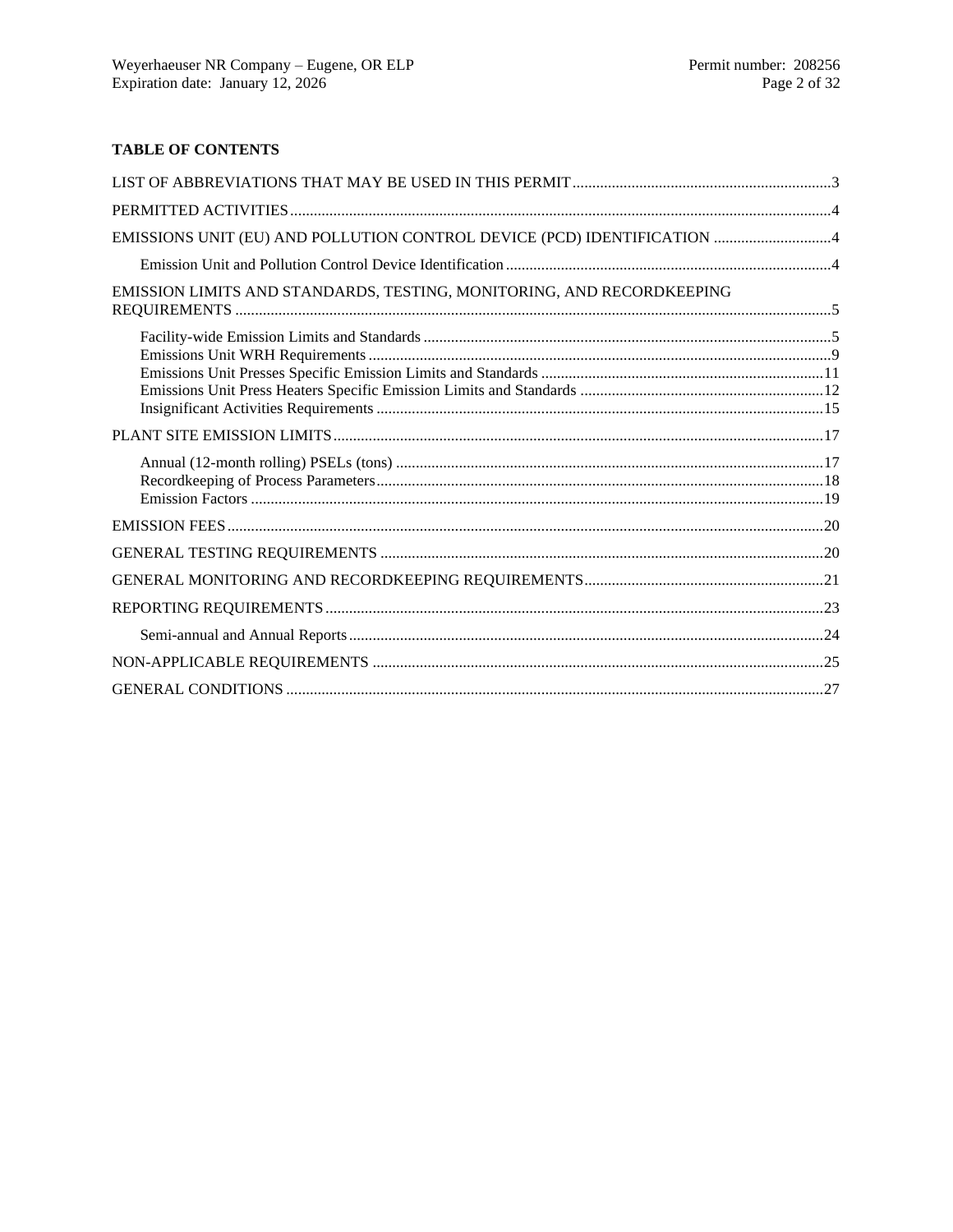| <b>ACDP</b>       | Air Contaminant Discharge Permit     | <b>MSF</b>        | 1,000 Square feet 3/8" basis        |
|-------------------|--------------------------------------|-------------------|-------------------------------------|
| Act               | Federal Clean Air Act                | <b>MSDS</b>       | <b>Material Safety Data Sheets</b>  |
| <b>ASTM</b>       | American Society of Testing and      | NA                | Not applicable                      |
|                   | Materials                            | <b>NESHAP</b>     | National Emission Standard for      |
| <b>BDT</b>        | Bone dry ton                         |                   | Hazardous Air Pollutants            |
| <b>BDU</b>        | Bone dry unit                        | NO <sub>x</sub>   | Nitrogen oxides                     |
| $\rm{BF}$         | <b>Board</b> feet                    | <b>NSPS</b>       | New Source Performance              |
| <b>Btu</b>        | British thermal unit                 |                   | <b>Standards</b>                    |
| <b>CFR</b>        | Code of Federal Regulations          | O <sub>2</sub>    | Oxygen                              |
| CO                | Carbon Monoxide                      | <b>OAR</b>        | Oregon Administrative Rules         |
| CO <sub>2</sub>   | Carbon Dioxide                       | ODEQ              | Oregon Department of                |
| CO <sub>2</sub> e | Carbon Dioxide Equivalent            |                   | <b>Environmental Quality</b>        |
| <b>CPMS</b>       | Continuous parameter monitoring      | <b>ORS</b>        | <b>Oregon Revised Statutes</b>      |
|                   | system                               | <b>OSHA</b>       | Occupational Safety and Health      |
| Day               | A calendar 24-hour period            |                   | Administration                      |
| <b>DEQ</b>        | Department of Environmental          | O&M               | Operation and maintenance           |
|                   | Quality                              | Pb                | Lead                                |
| dscf              | Dry standard cubic feet              | <b>PCD</b>        | <b>Pollution Control Device</b>     |
| EF                | <b>Emission</b> factor               | PM                | Particulate matter                  |
| <b>ERC</b>        | <b>Emission Reduction Credit</b>     | $PM_{10}$         | Particulate matter less than 10     |
| EPA               | <b>US Environmental Protection</b>   |                   | microns in size                     |
|                   | Agency                               | PM <sub>2.5</sub> | Particulate matter less than 2.5    |
| <b>EPI</b>        | Epichlorohydrin                      |                   | microns in size                     |
| EU                | <b>Emissions Unit</b>                | ppmv              | Parts per million by volume         |
| <b>FCAA</b>       | Federal Clean Air Act                | ppm               | Parts per million                   |
| <b>FSA</b>        | Fuel sampling and analysis           | <b>PSEL</b>       | <b>Plant Site Emission Limit</b>    |
| <b>GHG</b>        | Greenhouse Gas                       | psia              | Pounds per square inch, actual      |
| gr/dscf           | Grain per dry standard cubic foot (1 | <b>RMP</b>        | Risk Management Plan                |
|                   | pound=7000 grains)                   | <b>RTO</b>        | Regenerative Thermal Oxidizer       |
| <b>HAP</b>        | Hazardous Air Pollutant as defined   | <b>SERP</b>       | Source emissions reduction plan     |
|                   | by OAR 244-0040                      | SO <sub>2</sub>   | Sulfur dioxide                      |
| <b>HCFC</b>       | Halogenated Chloro-Fluoro-Carbon     | <b>ST</b>         | Source test                         |
| <b>HCOH</b>       | Formaldehyde                         | <b>TPY</b>        | Tons per year, (short ton=2000 lbs) |
| ID                | Identification number                | UF                | Urea Formaldehyde                   |
| I&M               | Inspection and maintenance           | <b>UFC</b>        | Urea-Formaldehyde Concentrate       |
| <b>LRAPA</b>      | Lane Regional Air Protection         | <b>VE</b>         | Visible emissions                   |
|                   | Agency                               | <b>VMT</b>        | Vehicle miles traveled              |
| М                 | 1,000                                | <b>VOC</b>        | Volatile organic compounds          |
| <b>MM</b>         | 1,000,000                            | Week              | Calendar week starting at 12:01 am  |
| Month             | Calendar month                       |                   | on Sunday morning                   |
| MВ                | <b>Material Balance</b>              | Year              | A period consisting of any 12-      |
| <b>MBF</b>        | 1,000 Board feet                     |                   | consecutive calendar months         |

## LIST OF ABBREVIATIONS THAT MAY BE USED IN THIS PERMIT

#### DEFINITIONS

**Modified EPA Method 9:** As used in this permit "Modified EPA Method 9" is defined as follows:

Opacity must be measured in accordance with EPA Method 9 using the data reduction procedures in EPA Method 203B. For all standards, the minimum observation period must be six (6) minutes, though longer periods may be required by a specific rule or permit condition. Aggregate times (e.g., three (3) minutes in any one (1) hour) consist of the total duration of all readings during the observation period that are equal to or greater than the opacity percentage in the standard, whether or not the readings are consecutive. Each EPA Method 9 reading represents 15 seconds of time. See also the definition of "Opacity" in LRAPA Title 12.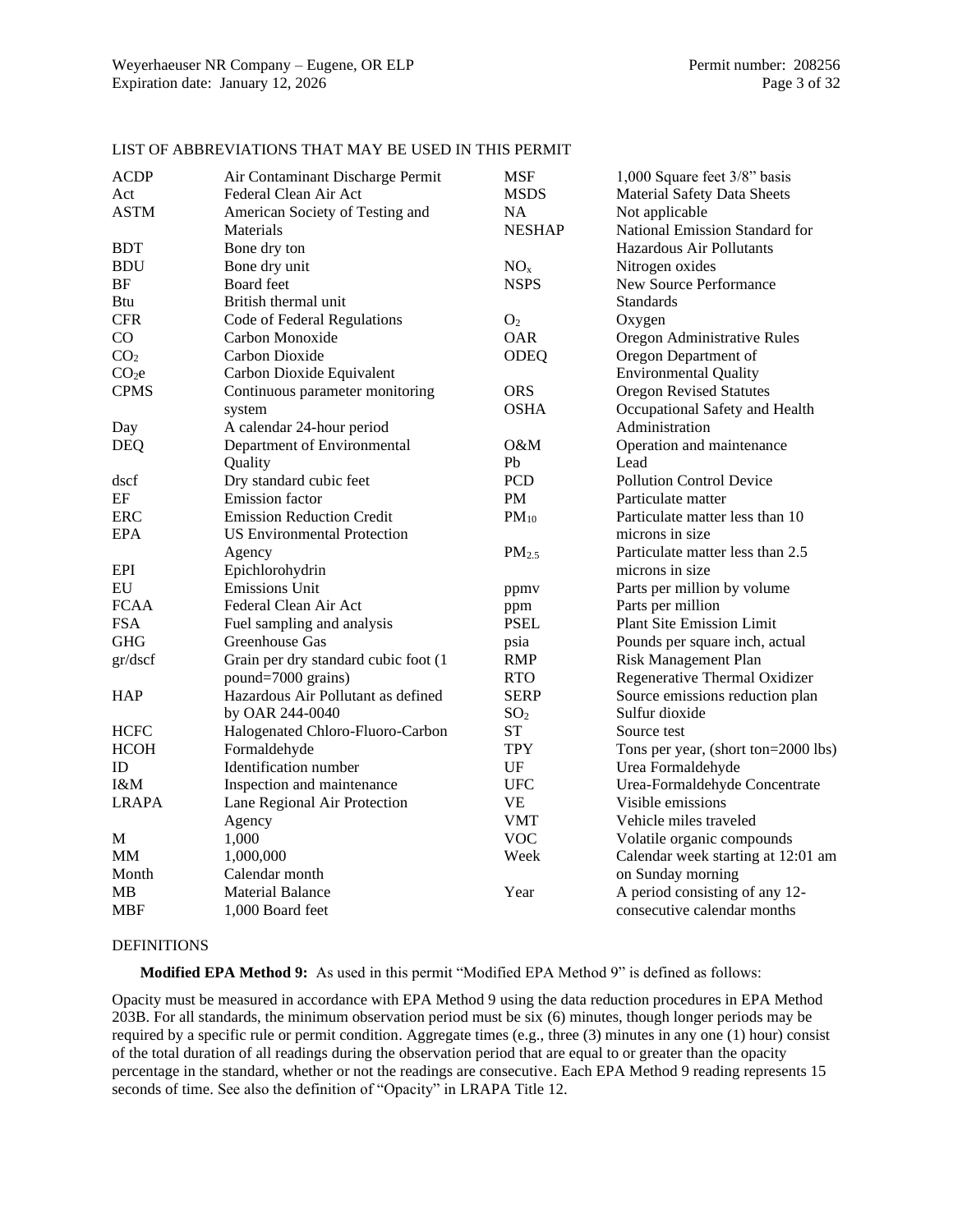## PERMITTED ACTIVITIES

- 1. Until such time as this permit expires or is modified or revoked, the permittee is allowed to discharge air contaminants from those processes and activities directly related to or associated with air contaminant source(s) in accordance with the requirements, limitations, and conditions of this permit. [LRAPA 34-180] and OAR 340-218-0010, 340-218-0120(2)]
- 2. All conditions in this permit are federally enforceable, meaning that they are enforceable by LRAPA, EPA and citizens under the Clean Air Act, except as specified below:
	- 2.a. Conditions [7,](#page-5-0) [8,](#page-5-1) [9](#page-5-2) and [G5](#page-26-0) an[d G9](#page-27-0) (LRAPA Title 43) are only enforceable by LRAPA. [OAR 340- 218-0060]

## EMISSIONS UNIT (EU) AND POLLUTION CONTROL DEVICE (PCD) IDENTIFICATION

3. The emissions units regulated by this permit are the following [OAR 340-218-0040(3)]:

#### **Emission Unit and Pollution Control Device Identification**

| <b>Emission Unit Description</b>                                                                                                                                                                                                                                                                                                                                                                                                                                                                                             | EU ID                   | <b>Pollution Control Device</b> | PCD ID             |
|------------------------------------------------------------------------------------------------------------------------------------------------------------------------------------------------------------------------------------------------------------------------------------------------------------------------------------------------------------------------------------------------------------------------------------------------------------------------------------------------------------------------------|-------------------------|---------------------------------|--------------------|
| Wood Residual Handling System                                                                                                                                                                                                                                                                                                                                                                                                                                                                                                | <b>WRH</b>              | Baghouses 1, 2, & 3             | BH-1, BH-2, & BH-3 |
| Laminated Veneer Lumber (LVL)<br>Presses 4, 4-18, 4-19, and 4-20                                                                                                                                                                                                                                                                                                                                                                                                                                                             | Presses                 | None                            | <b>NA</b>          |
| Future Laminated Veneer Lumber (LVL)<br>Press ID#'s TBD                                                                                                                                                                                                                                                                                                                                                                                                                                                                      | Presses                 | None                            | <b>NA</b>          |
| <b>I-Line Process</b>                                                                                                                                                                                                                                                                                                                                                                                                                                                                                                        | I-Line                  | None                            | <b>NA</b>          |
| I-Line Oven                                                                                                                                                                                                                                                                                                                                                                                                                                                                                                                  | I-Oven                  | None                            | <b>NA</b>          |
| <b>Press Heaters</b>                                                                                                                                                                                                                                                                                                                                                                                                                                                                                                         | Press<br><b>Heaters</b> | None                            | <b>NA</b>          |
| <b>Future Water Shed Overlay</b>                                                                                                                                                                                                                                                                                                                                                                                                                                                                                             | <b>WSO</b>              | None                            | <b>NA</b>          |
| Aggregate Insignificant – includes:<br>Carpentry Shop ( $PM/PM_{10}/PM_{2.5}$ )<br>Fire Suppression Abort (PM/PM <sub>10</sub> /PM <sub>2.5</sub> )<br>Misc. Hand Tool Use (PM/PM <sub>10</sub> /PM <sub>2.5</sub> )<br>Press Lube Emissions ( $PM/PM_{10}/PM_{2.5}$ )<br>Sawdust Dumpsters (PM/PM <sub>10</sub> /PM <sub>2.5</sub> )<br>Billet Reclaim Saw ( $PM/PM_{10}/PM_{2.5}$ )<br>Misc. Inks (VOC)<br>Misc. Adhesive Usage (VOC)<br>Misc. Aerosol Paint Cans (VOC)<br>Misc. Thinner (VOC)<br>Misc. Enamel Paint (VOC) | AI                      | None                            | <b>NA</b>          |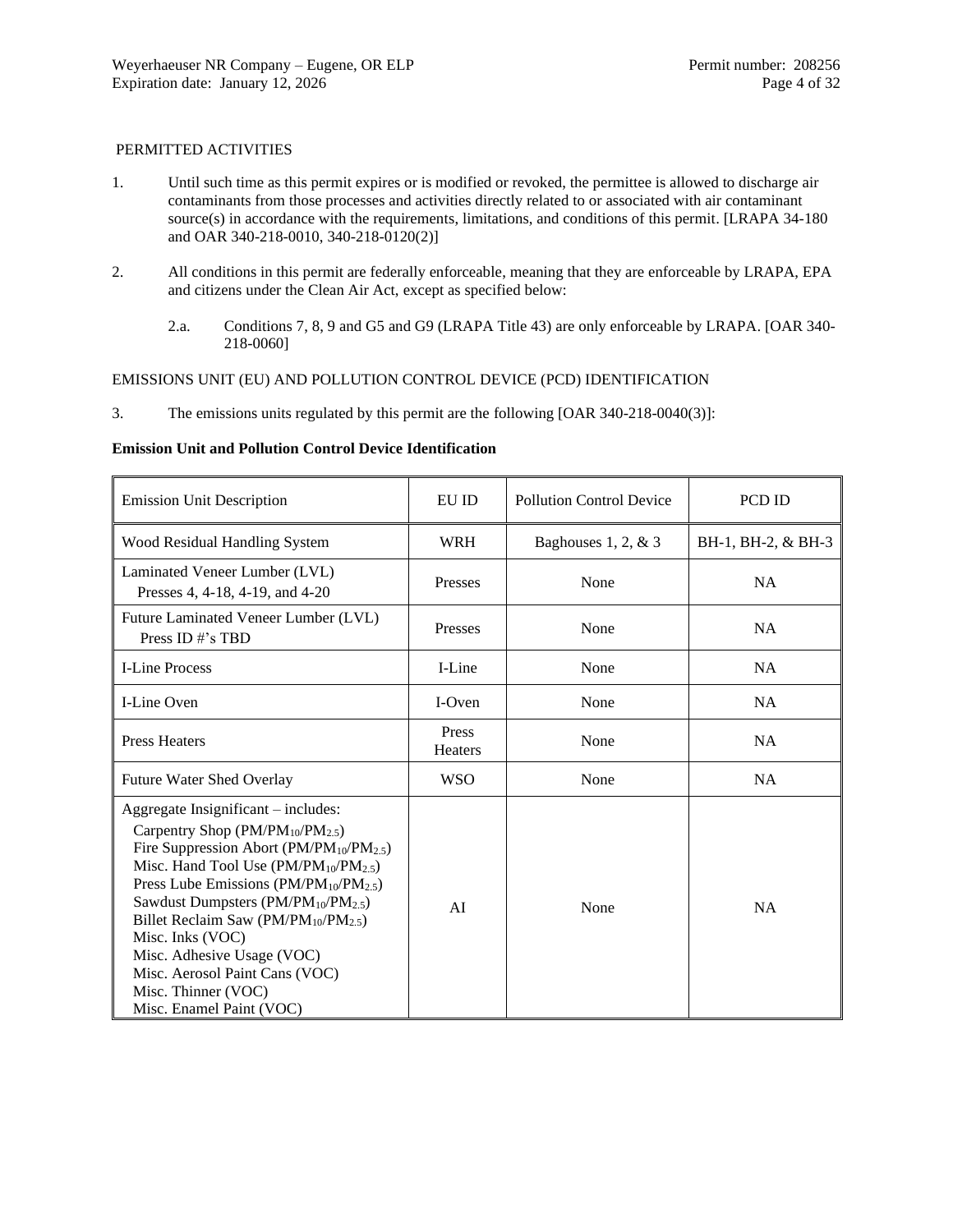## EMISSION LIMITS AND STANDARDS, TESTING, MONITORING, AND RECORDKEEPING REQUIREMENTS

The following tables and conditions contain the applicable requirements along with the testing, monitoring, and recordkeeping requirements for the emissions units to which those requirements apply.

### **Facility-wide Emission Limits and Standards**

|                                                                                                  |                     |                                                 |                                                            | <b>Monitoring Requirements</b> |                     |  |
|--------------------------------------------------------------------------------------------------|---------------------|-------------------------------------------------|------------------------------------------------------------|--------------------------------|---------------------|--|
| Applicable<br>Requirement                                                                        | Condition<br>Number | Pollutant/<br>Parameter                         | Limit/Standard<br>Method                                   |                                | Condition<br>Number |  |
| $48-015(1)$                                                                                      | $\overline{4}$      | Fugitive<br>emissions                           | Minimize                                                   | Recordkeeping                  | 5, 6                |  |
| 49-010(1) &<br>$39-090(1)$                                                                       | 7                   | Nuisance                                        | No nuisance                                                | Recordkeeping                  | 8                   |  |
| 32-055                                                                                           | 9                   | PM fallout                                      | No deposition of<br>PM $>250 \mu m$ on<br>others' property | Recordkeeping                  | 10                  |  |
| $32-090(1)$                                                                                      | 11                  | Injury or damage<br>to persons or<br>property   | Prohibited                                                 |                                | 13                  |  |
| $32-050(1) & (2)$                                                                                | 12                  | Concealment and<br>masking                      | Prohibited                                                 | Recordkeeping                  | 13                  |  |
| 51-015                                                                                           | 14                  | <b>Source Emission</b><br><b>Reduction Plan</b> | Reduce<br>Emissions                                        | Recordkeeping                  | 15                  |  |
| $32-065(2)(a)$                                                                                   | 16.a.i              | #1 Distillate oil<br>sulfur content             | 0.3 percent by<br>weight                                   | Recordkeeping                  | 17                  |  |
| $32-065(2)(b)$                                                                                   | 16.a.ii             | #2 Distillate oil<br>sulfur content             | 0.5 percent by<br>weight                                   | Recordkeeping                  | 17                  |  |
| $32-065(1)$                                                                                      | 16.b                | Residual oil<br>sulfur content                  | 1.75 percent by<br>weight                                  | Recordkeeping                  | 17                  |  |
| 40 CFR Part 68                                                                                   | 18                  | <b>Risk</b><br>management                       | <b>Risk</b><br>management<br>plan                          | NA                             | 18                  |  |
| 40 CFR Part 63<br><b>Subpart DDDD</b><br>Plywood and<br>Composite Wood<br><b>Products NESHAP</b> | 19                  | <b>HAPs</b>                                     | As applicable                                              | Recordkeeping                  | 20                  |  |

<span id="page-4-0"></span>4. Applicable Requirement: The permittee must not allow or permit any materials to be handled, transported, or stored; or a building, its appurtenances, or a road to be used, constructed, altered, repaired or demolished; or any equipment to be operated, without taking reasonable precautions to prevent particulate matter from becoming airborne. Such reasonable precautions must include, but not be limited to the following: [LRAPA 48-015(1)]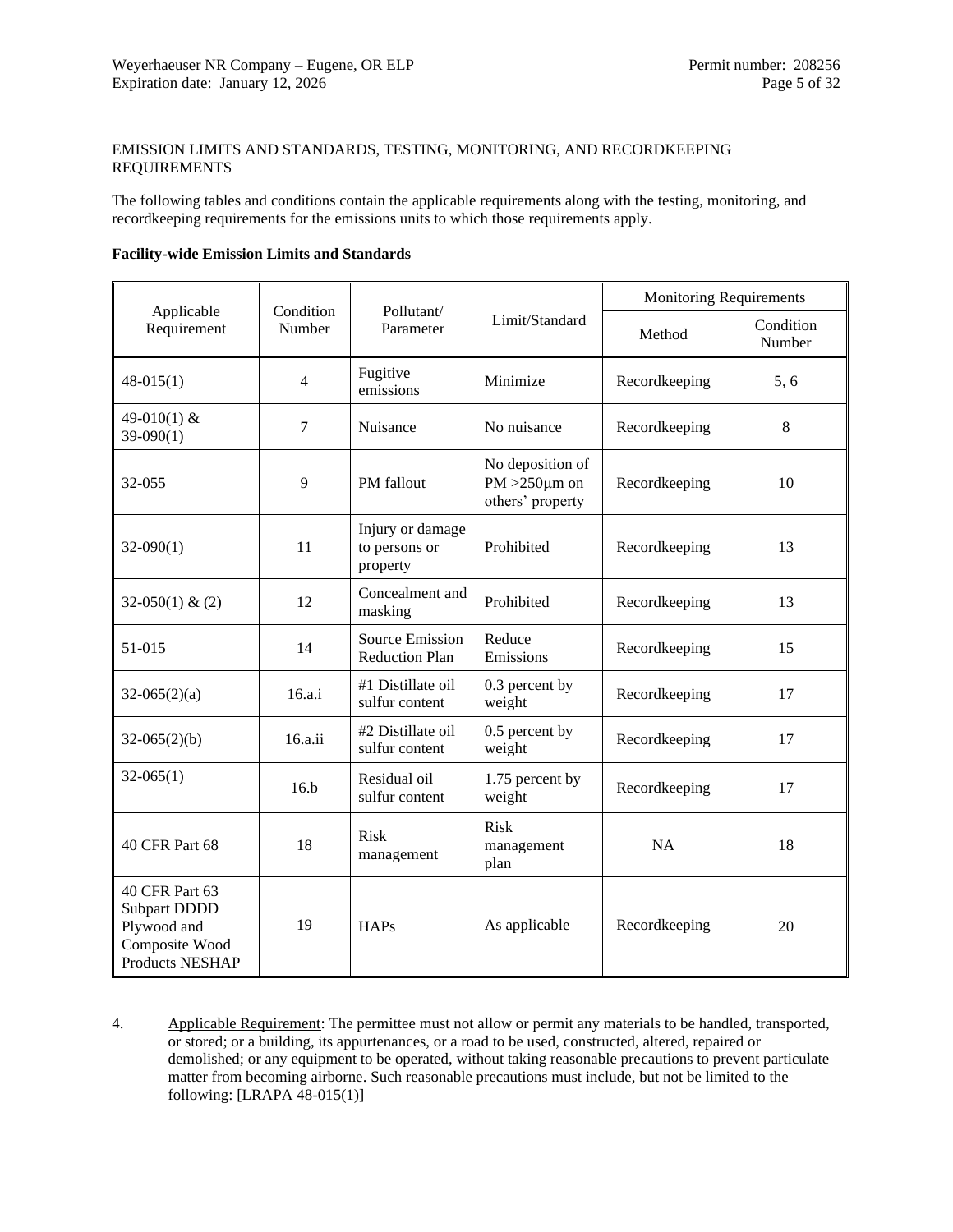- 4.a. Use, where possible, of water or chemicals for control of dust in the demolition of existing buildings or structures, construction operations, the grading of roads or the clearing of land;
- 4.b. Application of water or other suitable chemicals on unpaved roads, materials stockpiles, and other surfaces which can create airborne dusts;
- 4.c. Full or partial enclosure of materials stockpiles in cases where application of water or other suitable chemicals is not sufficient to prevent particulate matter from becoming airborne;
- 4.d. Installation and use of hoods, fans, and fabric filters to enclose and vent the handling of dusty materials;
- 4.e. Adequate containment during sandblasting or other similar operations;
- 4.f. The covering of moving, open bodied trucks transporting materials likely to become airborne; and
- 4.g. The prompt removal from paved streets of earth or other material which does or may become airborne.
- <span id="page-5-3"></span>5. Monitoring Requirement: At least once each week that the plant is operating, the permittee must visually survey the facility using EPA Method 22 for any sources of excess fugitive emissions. For the purpose of this survey, excess fugitive emissions are visible emissions that leave the plant site boundary for a period or periods totaling more than 18 seconds in a six-minute period. The minimum observation time must be at least six minutes. The visible emissions survey may be conducted simultaneously on multiple emission sources when they are in the same field of view for the observer. The person conducting the observation must follow EPA Method 22. If sources of excess fugitive emissions are identified, the permittee must: [LRAPA 34-016, LRAPA 48-015(2)&(3) and OAR 340-218-0050(3)(a)]
	- 5.a. Immediately take corrective action to minimize the fugitive emissions, including but not limited to those actions identified in Condition [4;](#page-4-0) or
	- 5.b. Develop an LRAPA-approved Fugitive Emission Control Plan upon request by LRAPA and implement the plan whenever fugitive emissions leave the property for more than 18 seconds in a six-minute period.
- <span id="page-5-4"></span>6. Recordkeeping: The permittee must maintain records of the fugitive emissions surveys and corrective actions, as applicable. The record must be maintained onsite for a period of a least five (5) years and must be provided to LRAPA personnel on request. [LRAPA 34-016 and OAR 340-218-0050(3)(b)]

## **Nuisance Conditions**

- <span id="page-5-0"></span>7. Applicable Requirement: The permittee must not cause or allow air contaminants from any source subject to regulation by LRAPA to cause a nuisance. [LRAPA 49-010(1)] This condition is enforceable only by LRAPA.
- <span id="page-5-1"></span>8. Monitoring and Recordkeeping Requirement: The permittee must maintain a log of each nuisance complaint received by the permittee during the operation of the facility. Documentation must include the date of complaint, time of observed nuisance condition, description of nuisance condition, location of receptor, status of plant operation during the observed period, and date and time of response to complainant. A facility representative must immediately investigate the condition following the receipt of a nuisance complaint and a facility representative must provide a response to the complainant if possible, within 24 hours, but not longer than five (5) working days. [LRAPA 34-016 and OAR 340-218-0050(3)(a)] This condition is enforceable only by LRAPA.
- <span id="page-5-2"></span>9. Applicable Requirement: The permittee must not cause or permit the emission of particulate matter larger than 250 microns in size at such duration or quantity as to create an observable deposition upon the real property of another person. [LRAPA 32-055] This condition is enforceable only by LRAPA.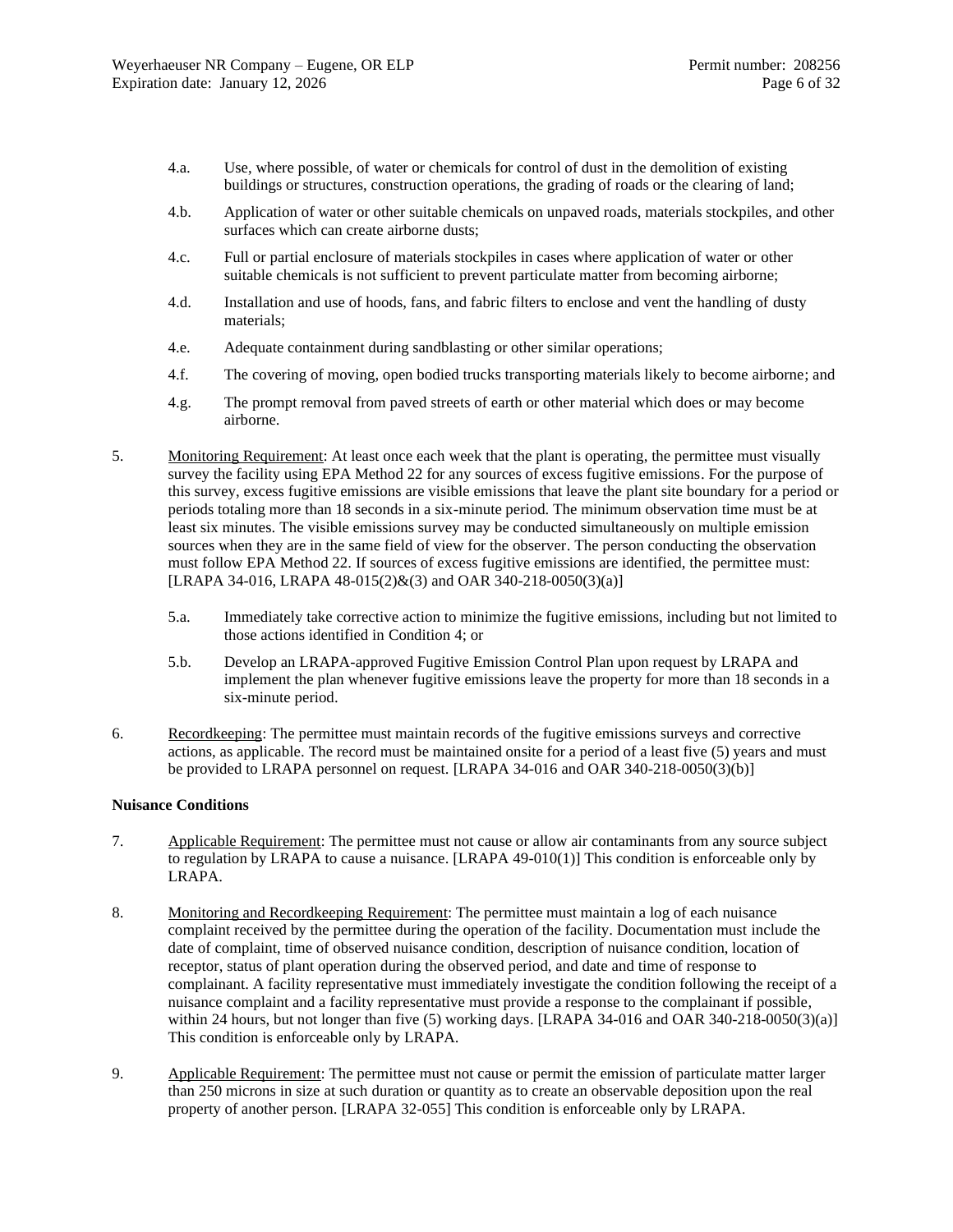- <span id="page-6-0"></span>10. Monitoring Requirement: The permittee must monitor compliance with this applicable requirement using the facility inspections required in Conditio[n 5.](#page-5-3) [LRAPA 34-016 and OAR 340-218-0050(3)(a)]
- <span id="page-6-1"></span>11. Applicable Requirement: The permittee must not discharge from any source whatsoever such quantities of air contaminants which cause injury or damage to any persons, the public, business or property; such determination to be made by LRAPA. [LRAPA 32-090(1)]
- <span id="page-6-3"></span>12. Applicable Requirement: The permittee must not willfully cause or permit the installation or use of any device or use of any means which, without resulting in a reduction in the total amount of air contaminants emitted:
	- 12.a. Conceals an emission of air contaminant which would otherwise violate these rules; or [LRAPA  $32-050(1)$ ]
	- 12.b. Masks the emission of an air contaminant which causes or tends to cause detriment to health, safety or welfare of any person. [LRAPA 32-050(2)]
- <span id="page-6-2"></span>13. Monitoring Requirement: The permittee must monitor compliance with the applicable requirements in Conditions [11](#page-6-1) and [12](#page-6-3) using the compliance certifications required in Conditions [53.a](#page-23-0) and [53.b.iii.](#page-23-1) [LRAPA 34-016 and OAR 340-218- 0050(3)(a)]
- <span id="page-6-4"></span>14. Applicable Requirement: In the event that an Air Pollution Alert, Warning, or Emergency Episode is declared in the Eugene-Springfield area by LRAPA, the permittee must take the action appropriate to the episode condition as required by LRAPA 51-015. The permittee must take action when the permittee first becomes aware of such declaration whether through news media or direct contact with LRAPA. See Attachment A at the end of this permit
- <span id="page-6-5"></span>15. Monitoring and Recordkeeping Requirement: The permittee must maintain a record (log) of air pollution episodes and emission reduction actions taken and must provide the log to LRAPA on request. [LRAPA 34-016 and OAR 340-218-0050(3)(a)]

#### **Fuel Conditions**

- <span id="page-6-10"></span><span id="page-6-6"></span>16. Applicable Requirement: The permittee must not burn any fuel other than natural gas, propane, butane, ASTM grade fuel oils, or on-specification used fuel oil (as defined in 40 CFR 279.11). [LRAPA 32-065]
	- 16.a. Distillate fuel oil or on-specification used oil must not contain more than:
		- 16.a.i. 0.3% sulfur by weight for ASTM Grade 1 fuel oil; [LRAPA 32-065(2)(a)]
		- 16.a.ii. 0.5% sulfur by weight for ASTM Grade 2 fuel oil. [LRAPA 32-065(2)(b)]
	- 16.b. Residual fuel oils must not contain more than 1.75% sulfur by weight. [LRAPA 32-065(1)]
- <span id="page-6-9"></span><span id="page-6-8"></span><span id="page-6-7"></span>17. Monitoring Requirement: The permittee must monitor the sulfur content of each shipment of fuel oil (ASTM Grade 1 or ASTM Grade 2) that will be used in auxiliary equipment other than exempt equipment such as forklifts and motor vehicles by: [LRAPA 34-016 and OAR 340-218-0050(3)(a)]
	- 17.a. Obtaining a certification of sulfur content from each vendor for each shipment of fuel received; or
	- 17.b. Secure a SDS from the fuel supplier and a certification stating that the supplier will provide only fuel oil that meets the specifications in Condition [16](#page-6-10) for use in non-exempt or auxiliary equipment such as stationary fire water pump motors.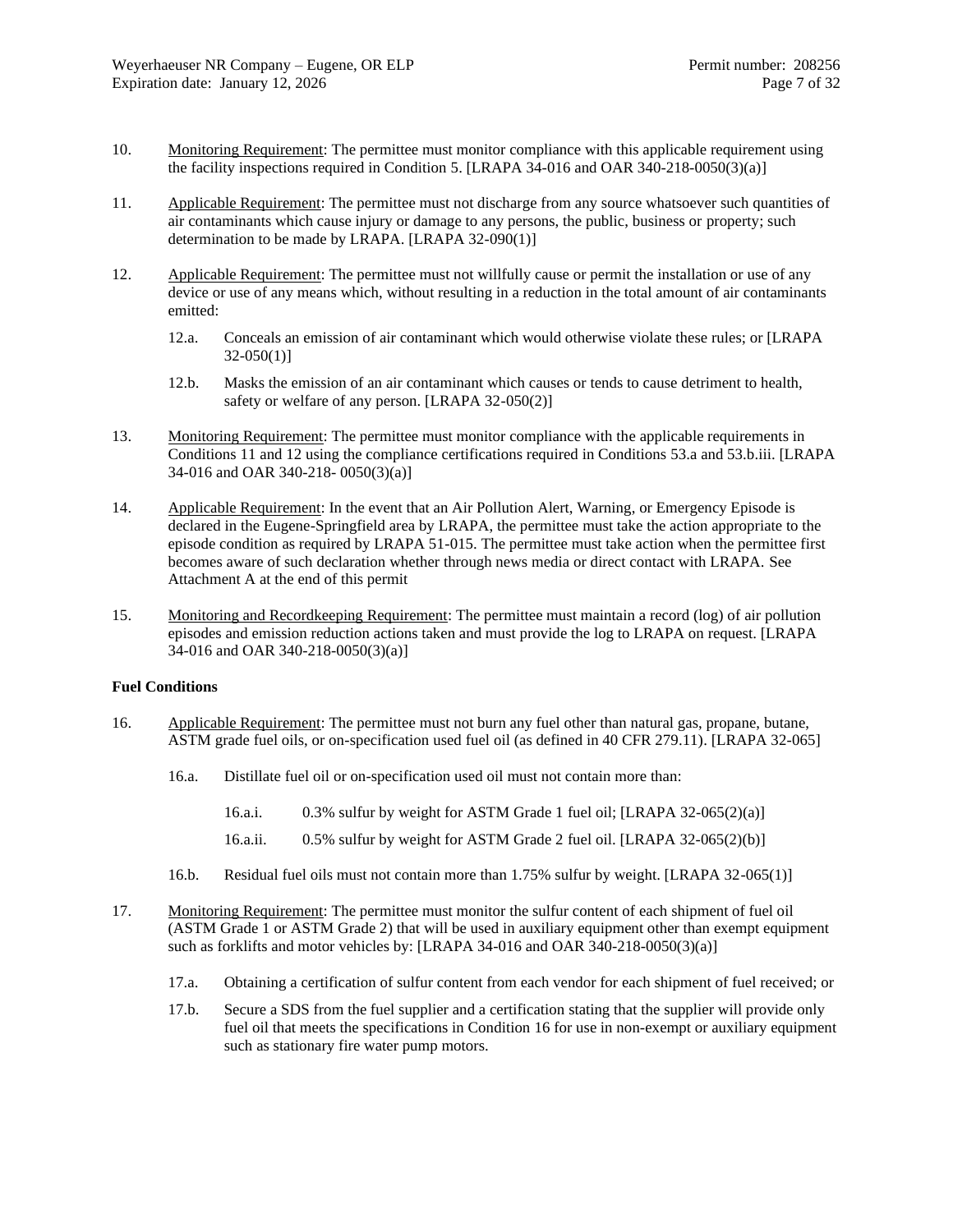### **Accidental Release Prevention**

<span id="page-7-0"></span>18. Applicable Requirement: Should this stationary source become subject to the accidental release prevention regulations in 40 CFR Part 68, the permittee must submit a risk management plan (RMP) by the date specified in 40 CFR 68.10 and comply with the plan and all other applicable Part 68 requirements. [40 CFR Part 68]

## **40 CFR 63 SUBPART DDDD - PLWYOOD AND COMPOSITE WOOD PRODUCTS (PCWP) NESHAP**

- <span id="page-7-1"></span>19. Applicable Requirement: The permittee must use exclusively non-HAP coatings for Group 1 Miscellaneous Coating Operations. [40 CFR 63.2241(a)]
	- 19.a. For purposes of this requirement, *non-HAP coatings* are defined as coatings with HAP contents below 0.1 percent by mass for Occupational Safety and Health Administration-defined carcinogens as specified in section A.6.4 of appendix A to 29 CFR 1910.1200, and below 1.0 percent by mass for other HAP compounds. [40 CFR 63.2292]
	- 19.b. For purposes of this requirement, *Group 1 Miscellaneous Coating Operations* are defined as application of edge seals, nail lines, logo (or other informational) paint, shelving edge fillers, trademark/gradestamp inks, and wood putty patches to plywood and composite wood products (except kiln-dried lumber) on the same site where the plywood and composite wood products are manufactured. [40 CFR 63.2292]
- <span id="page-7-2"></span>20. Monitoring Requirement: The permittee must maintain records documenting that only non-HAP coatings are used for Group 1 Miscellaneous Coating Operations. [40 CFR 63 Subpart DDDD; Table 6 and Table 8]
- 21. Reporting Requirement: The permittee must submit a signed statement that it is using only non-HAP coatings for Group 1 Miscellaneous Coating Operations. The signed statement must be included with the semi-annual compliance certification. (The initial statement was received January 20, 2005) [40 CFR 63 Subpart DDDD; Table 6]
- 22. Recordkeeping Requirement: The permittee must maintain a copy of each notification and report submitted to comply with this applicable requirement, including all documentation supporting any Initial Notification or Notification of Compliance Status. [40 CFR 63.2282(a)(1)]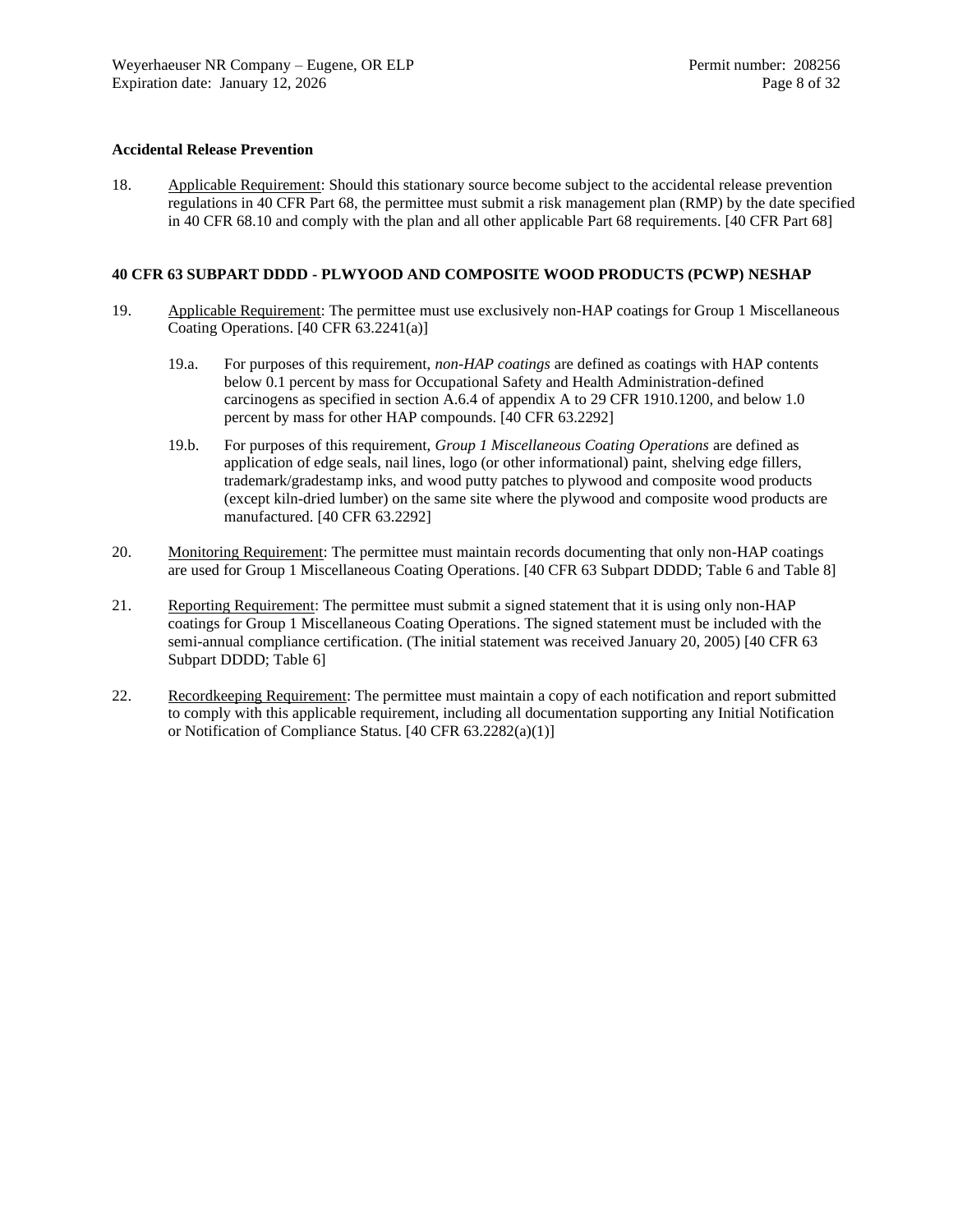## **Emissions Unit WRH Requirements**

|                                                                    |                     |                         |                                                    | <b>Monitoring Requirements</b> |                     |  |
|--------------------------------------------------------------------|---------------------|-------------------------|----------------------------------------------------|--------------------------------|---------------------|--|
| Applicable<br>Requirement                                          | Condition<br>Number | Pollutant/<br>Parameter | Limit/Standard                                     | Method                         | Condition<br>Number |  |
| $32-010(1)$ & $(3)$                                                | 23                  | Visible<br>Emissions    | 20% opacity,<br>3 min. in 60 min.                  | Periodic VE<br>observations    | 24                  |  |
| $32-015(2)(b)(A)$                                                  | 26                  | <b>PM</b>               | $0.10$ gr/dscf                                     | $I\&M,$<br>Recordkeeping       | 24 and 25           |  |
| 40 CFR Part 64<br>(CAM –<br>Compliance<br>Assurance<br>Monitoring) | 27                  | <b>PM</b>               | <b>Emission Action</b><br>Level/Indicator<br>Range | O&M,<br>Recordkeeping          | 27                  |  |
| $32-045(1)$                                                        | 28                  | <b>PM</b>               | 7.00 lb/hr - Process<br>Weight Limit               | $I\&M,$<br>Recordkeeping       | 24 and 25           |  |

<span id="page-8-0"></span>23. Applicable Requirement: (WRH Opacity Limits)

The permittee must not emit or allow to be emitted any visible emissions that equal or exceed an average of 20 percent opacity for a period or periods aggregating more than three (3) minutes in any one (1) hour from emissions unit WRH. The emissions standard in this condition do not apply to fugitive emissions from a source or part of a source. [LRAPA 32-010(1) $\&(3)$ ]

<span id="page-8-1"></span>24. Monitoring Requirement(s): (Monitoring for WRH Visible Emissions)

In addition to the monitoring required by Condition [27.b,](#page-9-3) the permittee must monitor visible emissions into the atmosphere from emissions unit WRH in accordance with the following procedures, test methods, and frequencies: [LRAPA 35-0120 and OAR 340-218-0050(3)]

- 24.a. Modified EPA Method 9 must be used to determine opacity, in accordance with the ODEQ Source Sampling Manual. Prior notification and a pre-test plan are not required to be submitted to LRAPA for each test or survey conducted. Each observation period must be a minimum of six (6) minutes, unless any one (1) reading is greater than the emissions limit for the emissions unit. In that case, the observation period must be a minimum of 60 minutes or until a violation of the emissions standard has been documented; whichever is a shorter period.
- 24.b. Visible emissions testing, using Modified EPA Method 9, may be waived for emission unit WRH provided both of the following conditions are met:
	- 24.b.i. The permittee must conduct a 6-minute visible emissions survey of each emissions unit, using EPA Method 22; and
	- 24.b.ii. Visible emissions from an individual monitoring point are not detected for more than 5% (18 seconds) of the survey time.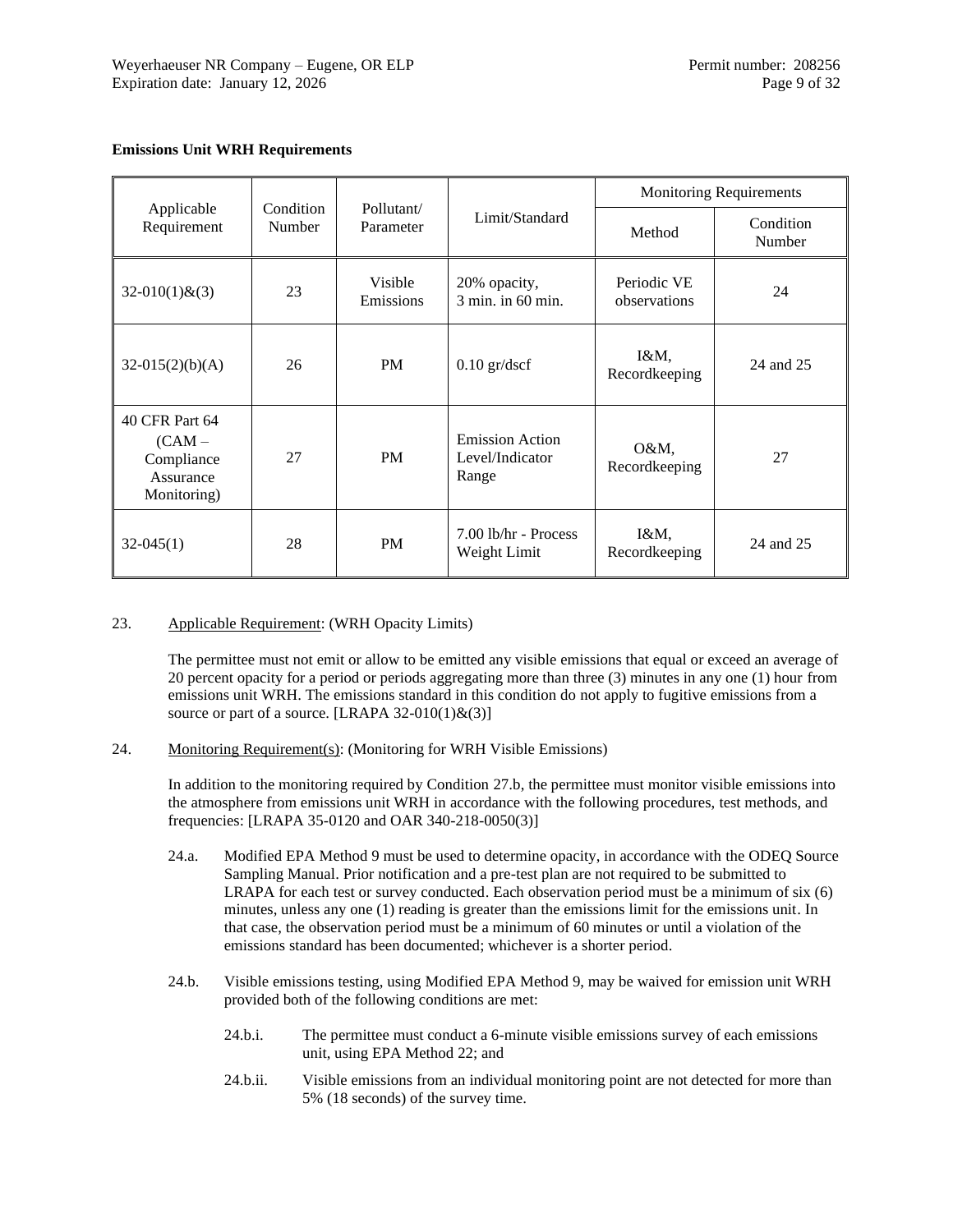- 24.c. The permittee must use the following monitoring schedule for conducting the visible emissions tests and/or surveys required by this condition:
	- 24.c.i. The initial monitoring frequency for performing visible emission tests and/or surveys must be monthly.
	- 24.c.ii. If the surveys and/or observations conducted during four (4) consecutive months of operation show opacity within the applicable limits specified in Condition [23,](#page-8-0) the surveys and/or observations need only be done once per quarter.
	- 24.c.iii. If an exceedance occurs, the surveys and/or observations for the exceeding monitoring point will start over with monthly surveys and/or observations, according to the monitoring frequency above.
- 24.d. All visible emissions tests and surveys must be conducted during operating conditions that have the potential to create visible emissions.
- 24.e. If the observer is unable to conduct the survey and/or Modified EPA Method 9 tests due to visual interferences caused by other visible emissions sources (e.g., fugitive emissions during high wind conditions) or due to weather conditions such as fog, heavy rain, or snow, the observer must note such conditions on the data observation sheet and make at least three (3) attempts to conduct the surveys and/or tests at approximately 2-hour intervals throughout the day. The permittee must attempt to make the observations daily until a valid observation period is completed.
- <span id="page-9-1"></span>25. Recordkeeping Requirement(s): (Inspection and Maintenance Requirements for WRH Visible Emissions)

The permittee must maintain records of inspection and maintenance procedures for the baghouses for emissions unit WRH: [LRAPA 34-016 and OAR 340-218-0050(3)]

- 25.a. Monthly inspection records of the WRH system (piping, cyclones, baghouses, and associated ductwork for structural integrity, corrosions, and air leaks) recorded on inspection forms.
- 25.b. Maintenance activity records of replacement of baghouse bags on occurrence (when broken and routinely) recorded in a maintenance log.
- <span id="page-9-0"></span>26. Applicable Requirement: (WRH Grain Loading Requirements)

The permittee must not cause or allow the emission of particulate matter, in excess of 0.10 grain per standard cubic foot, from the point sources (i.e., non-fugitive) within emissions unit WRH. [LRAPA 32-  $015(2)(b)(A)]$ 

- <span id="page-9-3"></span><span id="page-9-2"></span>27. Applicable Requirement(s): (Compliance Assurance Monitoring Requirements for WRH Grain Loading) [40 CFR Part 64, LRAPA 35-0200 and OAR 340-218-0050(3)]
	- 27.a. The permittee must maintain records of inspection and maintenance procedures for the baghouses for emissions unit WRH as required by Condition [25.](#page-9-1)
	- 27.b. The permittee must record pressure drop each operating day using the differential pressure gauges on each baghouse in WRH. No later than the proceeding Wednesday, the permittee must calculate the average pressure drop of the previous calendar week from the daily readings for that period. The weekly period begins on Sunday and ends on Saturday. The calendar weekly average pressure drop readings must be within the following rages for each baghouse in emissions unit WRH: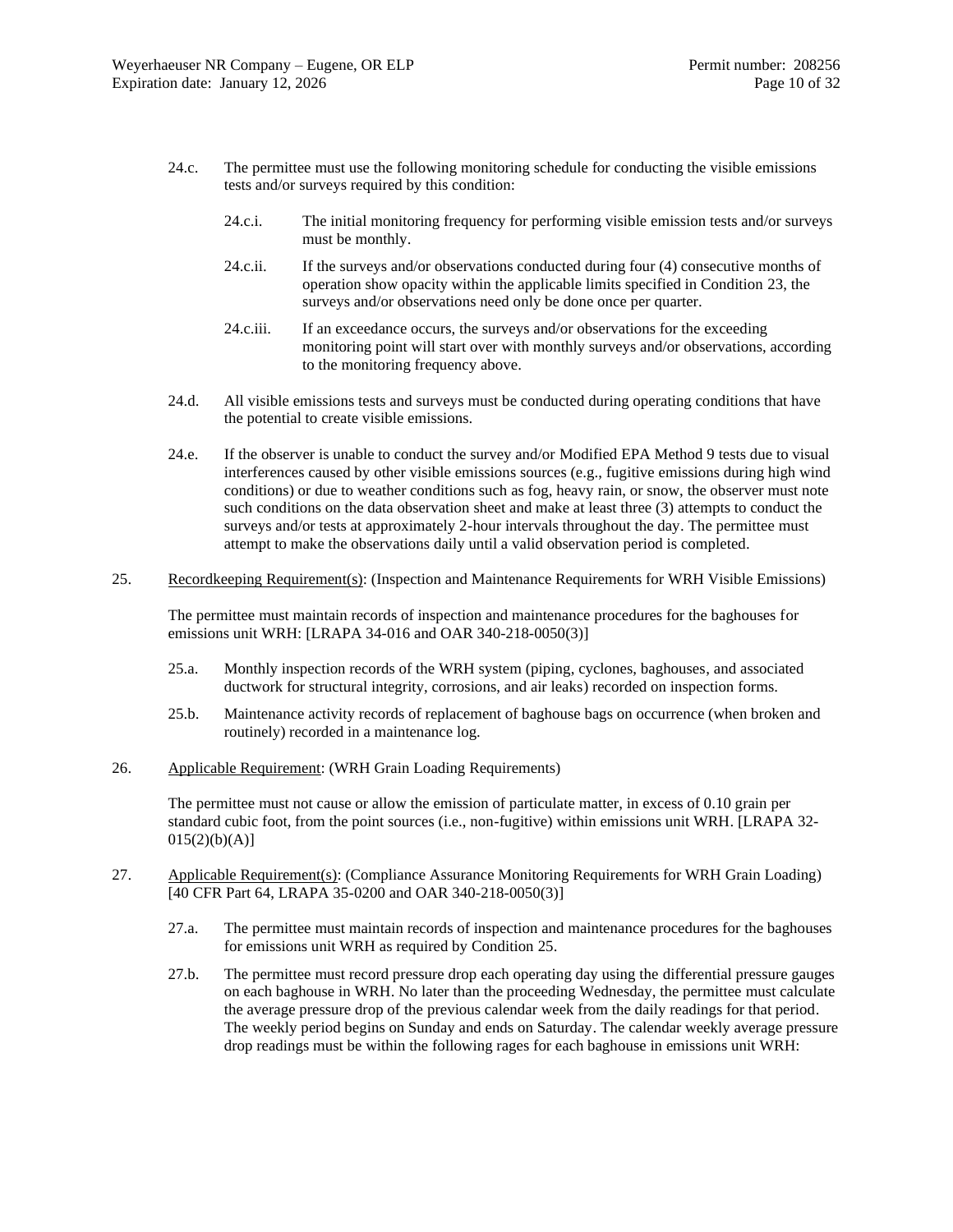| Baghouse ID | Pressure Drop Range (inches $H_2O$ ) |
|-------------|--------------------------------------|
| <b>BH-1</b> | $0.1 \text{ to } 4.0$                |
| $RH-2$      | $0.1 \text{ to } 4.0$                |
| BH-3        | $0.1 \text{ to } 5.0$                |

The permittee must initiate corrective action if the weekly average pressure drop is outside of the range for any baghouse in emissions unit WRH. Operation of emissions unit WRH when the weekly average pressure drop is outside of the range for any baghouse is not, by itself, a violation of this permit.

## <span id="page-10-0"></span>28. Applicable Requirement: (Process Weight Rule Requirements)

The permittee must not cause or allow the emission of particulate matter in any one (1) hour from any baghouses included in emissions unit WRH in excess of 7.00 lb/hr in accordance with Table 1, LRAPA 32- 8010, for the process weight allocated to the process. [LRAPA 32-045(1)]

## **Emissions Unit Presses, I-Line, and I-Oven Specific Emission Limits and Standards**

| Applicable  | Condition |                          | Pollutant/                      |                             | <b>Monitoring Requirements</b> |
|-------------|-----------|--------------------------|---------------------------------|-----------------------------|--------------------------------|
| Requirement | Number    | Parameter                | Limit/Standard                  | Method                      | Condition<br>Number            |
| $32-010(3)$ | 29        | <b>Visible Emissions</b> | 20% Opacity, 3 min<br>in 60 min | Periodic VE<br>observations | 30                             |

#### <span id="page-10-1"></span>29. Applicable Requirement: (Presses Visible Emissions Applicable Requirement)

The permittee must not cause or allow the emissions of any air contaminant into the atmosphere from emissions units Presses, I-Line or I-Oven that equal or exceed an average of 20 percent opacity for a period or periods aggregating more than three (3) minutes in any one hour. [LRAPA 32-010(3)]

<span id="page-10-2"></span>30. Monitoring Requirement: (Presses Visible Emissions Monitoring Requirements)

The permittee must monitor visible emissions into the atmosphere from emissions unit Presses in accordance with the following procedures, test methods, and frequencies: [LRAPA 35-0120 and OAR 340- 218-0050(3)]

- 30.a. Modified EPA Method 9 must be used to determine opacity, in accordance with the ODEQ Source Sampling Manual. Prior notification and a pre-test plan are not required to be submitted to LRAPA for each test or survey conducted. Each observation period must be a minimum of six (6) minutes, unless any one (1) reading is greater than the emissions limit for the emissions unit. In that case, the observation period must be a minimum of 60 minutes or until a violation of the emissions standard has been documented; whichever is a shorter period.
- 30.b. Visible emissions testing, using Modified EPA Method 9, may be waived for emission unit Presses provided both of the following conditions are met:
	- 30.b.i. The permittee must conduct a 6-minute visible emissions survey of each emissions unit, using EPA Method 22; and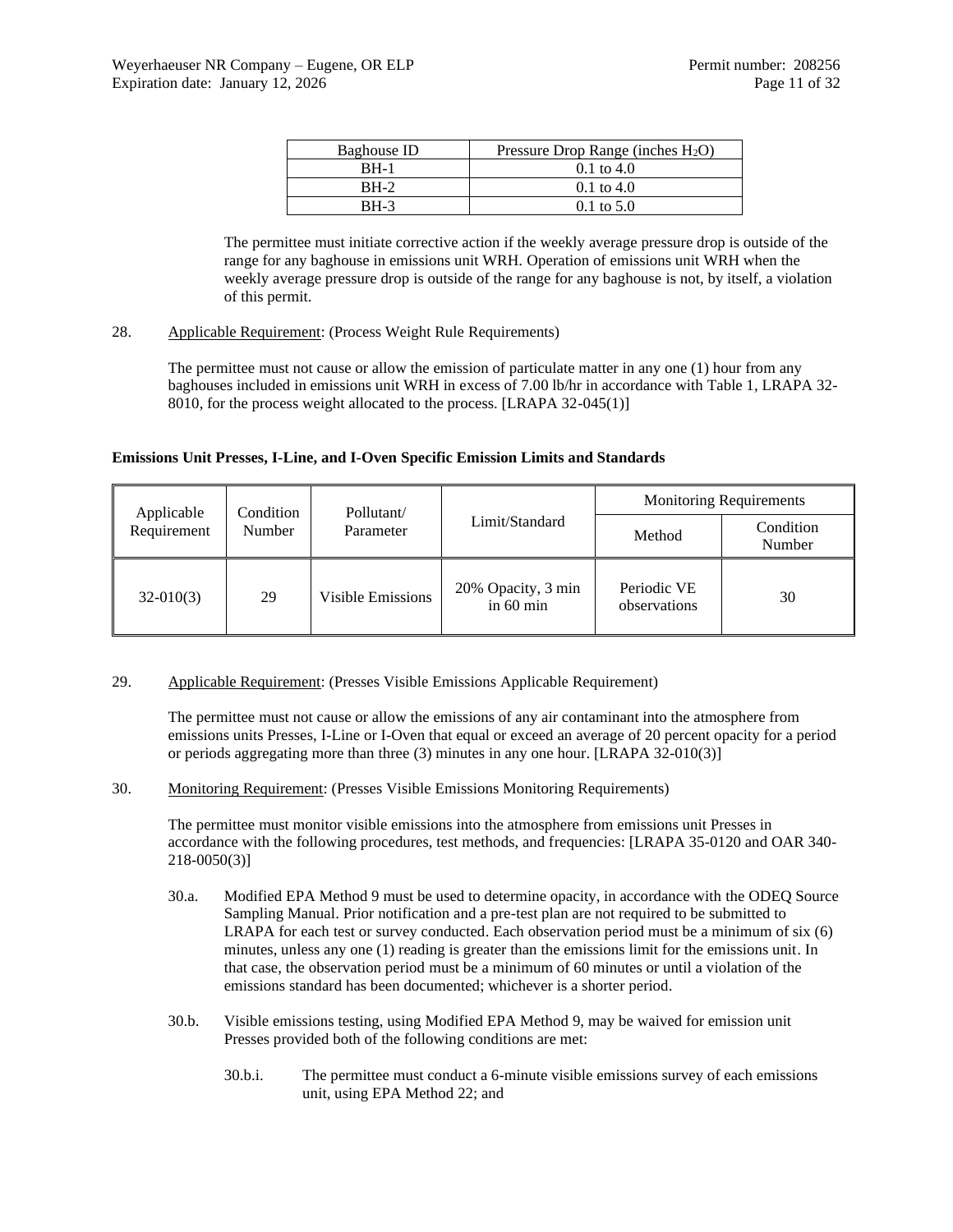- 30.b.ii. Visible emissions from an individual monitoring point are not detected for more than 5% (18 seconds) of the survey time.
- 30.c. The permittee must use the following monitoring schedule for conducting the visible emissions tests and/or surveys required by this condition:
	- 30.c.i. The initial monitoring frequency for performing visible emission tests and/or surveys must be monthly.
	- 30.c.ii. If the surveys and/or observations conducted during four (4) consecutive months of operation show opacity within the applicable limits specified in Condition [29,](#page-10-1) the surveys and/or observations need only be done once per quarter.
	- 30.c.iii. If the surveys and/or observations conducted during two (2) consecutive quarters of operation show opacity within the applicable limits specified in Condition [29,](#page-10-1) the surveys and/or observations need only be done once per semi-annual period.
	- 30.c.iv. If an exceedance occurs, the surveys and/or observations for the exceeding monitoring point will start over with monthly surveys and/or observations, according to the monitoring frequency conditions above.
- 30.d. All visible emissions tests and surveys must be conducted during operating conditions that have the potential to create visible emissions.
- 30.e. If the observer is unable to conduct the survey and/or Modified EPA Method 9 tests due to visual interferences caused by other visible emissions sources (e.g., fugitive emissions during high wind conditions) or due to weather conditions such as fog, heavy rain, or snow, the observer must note such conditions on the data observation sheet and make at least three (3) attempts to conduct the surveys and/or tests at approximately 2-hour intervals throughout the day. The permittee must attempt to make the observations daily until a valid observation period is completed.

| <b>Emissions Unit Press Heaters Specific Emission Limits and Standards</b> |  |  |  |  |  |  |  |  |
|----------------------------------------------------------------------------|--|--|--|--|--|--|--|--|
|----------------------------------------------------------------------------|--|--|--|--|--|--|--|--|

| Condition<br>Applicable                    |        | Pollutant/           |                                   | <b>Monitoring Requirements</b> |                     |  |
|--------------------------------------------|--------|----------------------|-----------------------------------|--------------------------------|---------------------|--|
| Requirement                                | Number | Parameter            | Limit/Standard                    | Method                         | Condition<br>Number |  |
| $32-010(3)$                                | 31     | Visible<br>Emissions | 20% Opacity, 3 min<br>in $60$ min | Periodic VE<br>observations    | 32                  |  |
| 40 CFR Part 63,<br>Subpart<br><b>DDDDD</b> | 33     | <b>HAPs</b>          | <b>Work Practices</b>             | Tune-ups                       | <b>NA</b>           |  |

## <span id="page-11-0"></span>31. Applicable Requirement: (Press Heaters Visible Emissions Applicable Requirement)

The permittee must not cause or allow the emissions of any air contaminant into the atmosphere from emissions unit Press Heaters that equal or exceed an average of 20 percent opacity for a period or periods aggregating more than three (3) minutes in any one hour. [LRAPA 32-010(3)]

<span id="page-11-1"></span>32. Monitoring Requirement: (Press Heaters Visible Emissions Monitoring Requirements)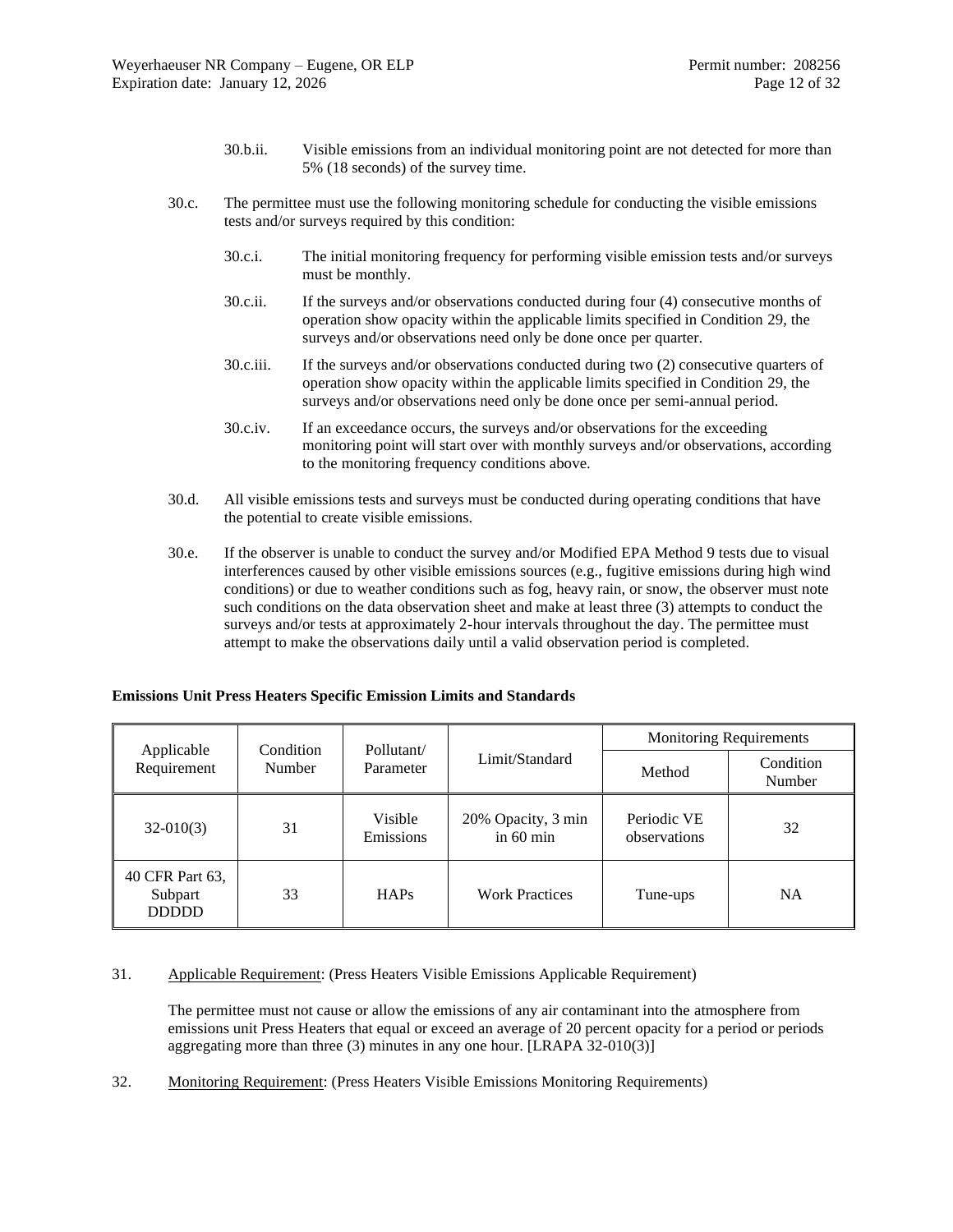The permittee must monitor visible emissions into the atmosphere from emissions unit Press Heaters in accordance with the following procedures, test methods, and frequencies: [LRAPA 35-0120 and OAR 340- 218-0050(3)]

- 32.a. Modified EPA Method 9 must be used to determine opacity, in accordance with the ODEQ Source Sampling Manual. Prior notification and a pre-test plan are not required to be submitted to LRAPA for each test or survey conducted. Each observation period must be a minimum of six (6) minutes, unless any one (1) reading is greater than the emissions limit for the emissions unit. In that case, the observation period must be a minimum of 60 minutes or until a violation of the emissions standard has been documented; whichever is a shorter period.
- 32.b. Visible emissions testing, using Modified EPA Method 9, may be waived for emission unit Press Heaters provided both of the following conditions are met:
	- 32.b.i. The permittee must conduct a 6-minute visible emissions survey of each emissions unit, using EPA Method 22; and
	- 32.b.ii. Visible emissions from an individual monitoring point are not detected for more than 5% (18 seconds) of the survey time.
- 32.c. The permittee must use the following monitoring schedule for conducting the visible emissions tests and/or surveys required by this condition:
	- 32.c.i. The initial monitoring frequency for performing visible emission tests and/or surveys must be monthly.
	- 32.c.ii. If the surveys and/or observations conducted during four (4) consecutive months of operation show opacity within the applicable limits specified in Condition [31,](#page-11-0) the surveys and/or observations need only be done once per quarter.
	- 32.c.iii. If the surveys and/or observations conducted during two (2) consecutive quarters of operation show opacity within the applicable limits specified in Condition [31,](#page-11-0) the surveys and/or observations need only be done once per semi-annual period.
	- 32.c.iv. If an exceedance occurs, the surveys and/or observations for the exceeding monitoring point will start over with monthly surveys and/or observations, according to the monitoring frequency conditions above.
- 32.d. All visible emissions tests and surveys must be conducted during operating conditions that have the potential to create visible emissions.
- 32.e. If the observer is unable to conduct the survey and/or Modified EPA Method 9 tests due to visual interferences caused by other visible emissions sources (e.g., fugitive emissions during high wind conditions) or due to weather conditions such as fog, heavy rain, or snow, the observer must note such conditions on the data observation sheet and make at least three (3) attempts to conduct the surveys and/or tests at approximately 2-hour intervals throughout the day. The permittee must attempt to make the observations daily until a valid observation period is completed.
- <span id="page-12-1"></span><span id="page-12-0"></span>33. Applicable Requirement: (Press Heaters – 40 CFR 63 Subpart DDDDD NESHAP Requirements):
	- 33.a. [Reserved] Condition [33.a](#page-12-1) requirement met. Permittee certified compliance with the NESHAP on December 3, 2015 in accordance with 40 CFR 63.7495(b).
	- 33.b. For each device in emissions unit Press Heaters, the permittee must conduct a tune-up of the process heater biennially as specified in Conditions [33.b.i](#page-13-0) through [33.b.vi](#page-13-1) to demonstrate continuous compliance. Each biennial tune-up must be conducted no more than 25 months after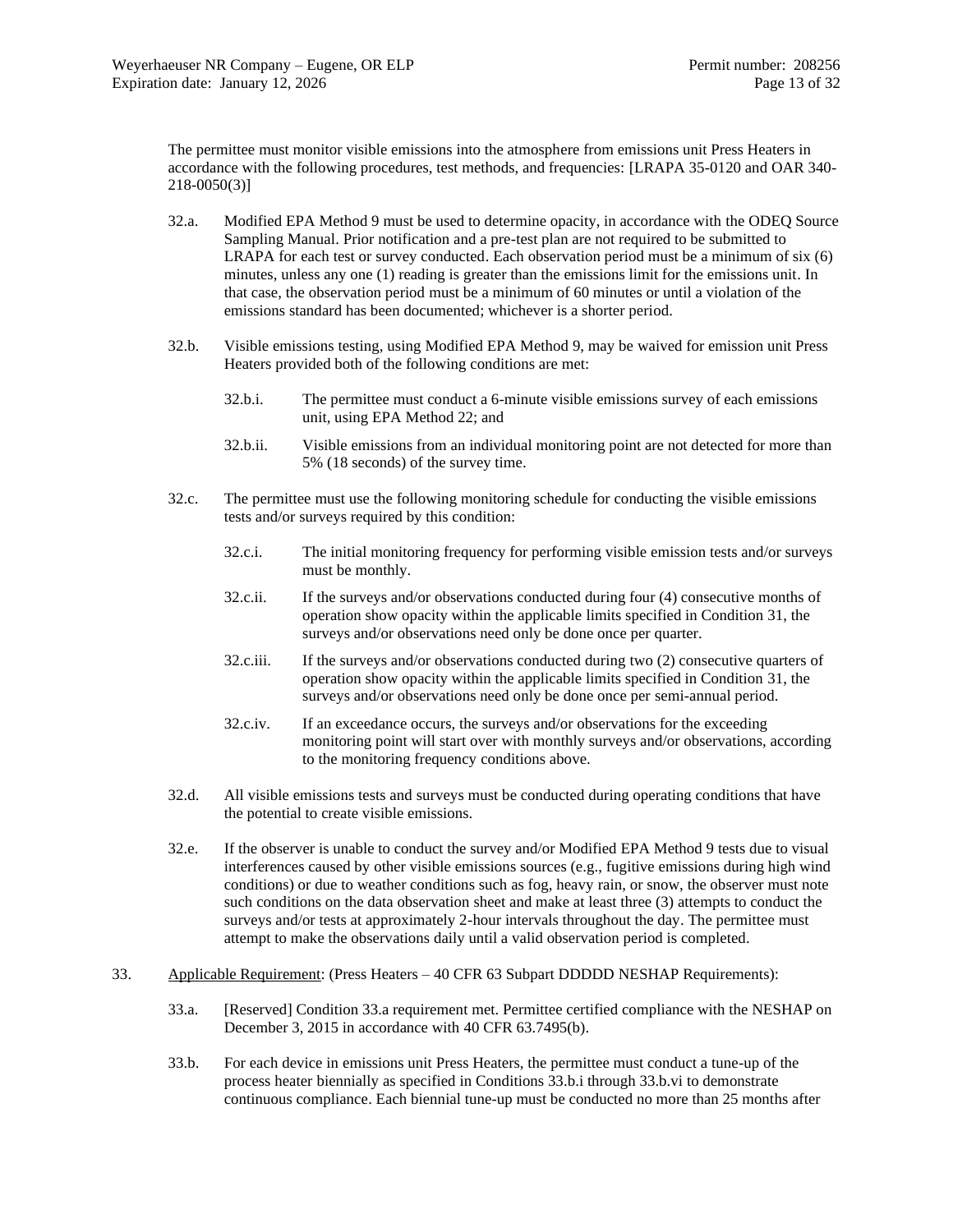the previous tune-up. (The initial tune-up requirement was completed July 6, 2015) [40 CFR 63.7500(e), 63.7515(d), 63.7540(a)(11)]

- <span id="page-13-0"></span>33.b.i. As applicable, inspect the burner, and clean or replace any components of the burner as necessary (the permittee may delay the burner inspection until the next scheduled unit shutdown). At units where entry into a piece of process equipment or into a storage vessel is required to complete the tune-up inspections, inspections are required only during planned entries into the storage vessel or process equipment;
- 33.b.ii. Inspect the flame pattern, as applicable, and adjust the burner as necessary to optimize the flame pattern. The adjustment should be consistent with the manufacturer's specifications, if available;
- 33.b.iii. Inspect the system controlling the air-to-fuel ratio, as applicable, and ensure that it is correctly calibrated and functioning properly (the permittee may delay the inspection until the next scheduled unit shutdown);
- 33.b.iv. Optimize total emissions of CO. This optimization should be consistent with the manufacturer's specifications, if available, and with any  $NO<sub>X</sub>$  requirement to which the unit is subject;
- 33.b.v. Measure the concentrations in the effluent stream of CO in parts per million, by volume, and oxygen in volume percent, before and after the adjustments are made (measurements may be either on a dry or wet basis, as long as it is the same basis before and after the adjustments are made). Measurements may be taken using a portable CO analyzer; and
- <span id="page-13-1"></span>33.b.vi. Maintain on-site and submit, if requested by LRAPA, an annual report containing the information as follows:
	- 33.b.vi.A. The concentrations of CO in the effluent stream in parts per million by volume, and oxygen in volume percent, measured at high fire or typical operating load, before and after the tune-up of the boiler or process heater;
	- 33.b.vi.B. A description of any corrective actions taken as a part of the tuneup; and
	- 33.b.vi.C. The type and amount of fuel used over the 12 months prior to the tune-up, but only if the unit was physically and legally capable of using more than one type of fuel during that period. Units sharing a fuel meter may estimate the fuel used by each unit.
- <span id="page-13-2"></span>33.c. [Reserved] Condition [33.c](#page-13-2) requirement met. Permittee conducted the one-time energy assessment of the boiler and its energy use systems on December 23, 2013 in accordance with 40 CFR 63.7495(b), 63.7575 and Table 3 to Subpart DDDDD of Part 63.
- 33.d. The permittee must be in compliance with the emission limits, work practice standards, and operating limits in 40 CFR Part 63, Subpart DDDDD. These emission and operating limits apply at all times the affected unit is operating except for the periods noted in § 63.7500(f). [40 CFR 63.7505(a)]
- <span id="page-13-4"></span>33.e. The permittee may submit only an annual compliance report, as applicable, as specified in paragraphs  $(b)(1)$  through (4) of § 63.7550, instead of a semi-annual compliance report. [40 CFR 63.7550]
- <span id="page-13-3"></span>33.f. [Reserved] Condition [33.f](#page-13-3) requirement met. Permittee submitted the Notification of Compliance Status on December 3, 2015 in accordance with 40 CFR 63.7545(e).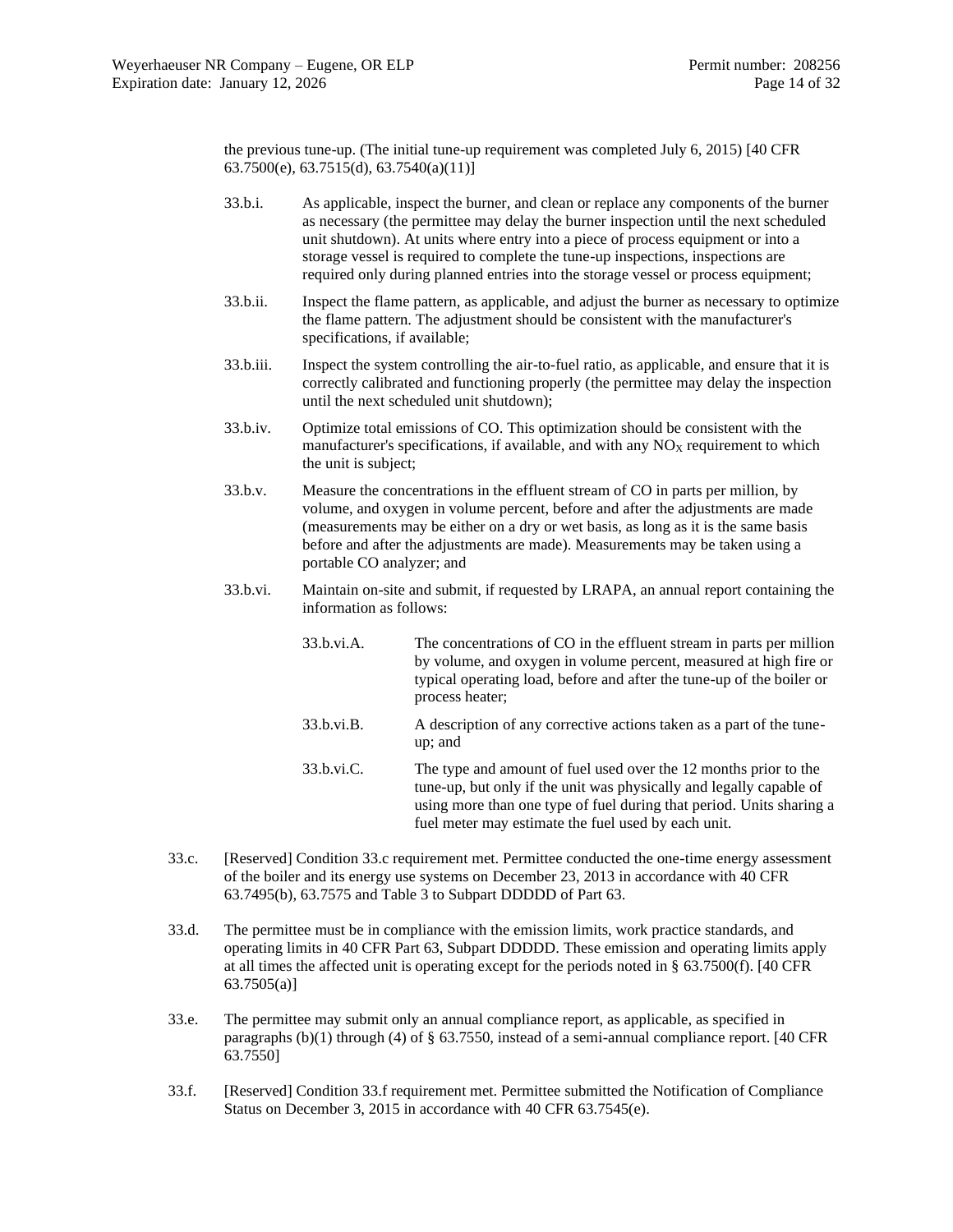- <span id="page-14-0"></span>33.g. [Reserved] Condition [33.g](#page-14-0) requirement met. The permittee submitted a signed statement in the Notification of Compliance Status report on December 3, 2015 in accordance with 40 CFR  $63.7545(e)(8)(i)$  certifying that the permittee conducted a tune-up of the emissions unit.
- <span id="page-14-1"></span>33.h. [Reserved] Condition [33.h](#page-14-1) requirement met. The permittee submitted a signed statement with the Notification of Compliance Status on December 3, 2015 in accordance with 40 CFR  $63.7545(e)(8)(ii)$  certifying that the energy assessment was completed according to Table 3 of 40 CFR 63 Subpart DDDDD and was an accurate depiction of the facility at the time of the assessment.
- 33.i. The permittee must submit reports according to the following procedures: [40 CFR 63.7550(h)]
	- 33.i.i. The permittee must submit all reports required by Table 9 of 40 CFR Part 63, Subpart DDDDD electronically to the EPA via CEDRI (CEDRI can be accessed through the EPA's CDX). The permittee must use the appropriate electronic report in CEDRI for 40 CFR Part 63, Subpart DDDDD. Instead of using the electronic report in CEDRI for 40 CFR Part 63, Subpart DDDDD, the permittee may submit an alternate electronic file consistent with the XML schema listed on the CEDRI Web site (*http://www.epa.gov/ttn/chief/cedri/index.html*), once the XML schema is available. If the reporting form specific to 40 CFR Part 63, Subpart DDDDD is not available in CEDRI at the time that the report is due, the permittee must submit the report to the Administrator at the appropriate address listed in §63.13. The permittee must begin submitting reports via CEDRI no later than 90 days after the form becomes available in CEDRI. [40 CFR 63.7550(h)(3)]
- <span id="page-14-2"></span>33.j. The permittee must keep records as follows: [40 CFR 63.7555(a) and 63.7560]
	- 33.j.i. A copy of each notification and report submitted to comply with this subpart, including all documentation supporting any Initial Notification or Notification of Compliance Status submitted, according to the requirements in  $\S$  63.10(b)(2)(xiv). [40] CFR  $63.7555(a)(1)$ ]
	- 33.j.ii. Records must be in a form suitable and readily available for expeditious review. [40 CFR 63.7560(a)]
	- 33.j.iii. The permittee must keep each record for 5 years following the date of each occurrence, measurement, maintenance, corrective action, report, or record. [40 CFR 63.7560(b)]
	- 33.j.iv. The permittee must keep each record on site, or they must be accessible from on-site (for example, through a computer network), for at least 2 years after the date of each occurrence, measurement, maintenance, corrective action, report, or record, according to  $§63.10(b)(1)$ . The permittee can keep the records off site for the remaining 3 years. [40 CFR 63.7560(c)]

## **Insignificant Activities Requirements**

- 34. LRAPA acknowledges that insignificant emissions units (IEUs) identified by rule as either categorically insignificant activities or aggregate insignificant emissions as defined in LRAPA Title 12 exist at facilities required to obtain an LRAPA Title V Operating Permit. IEUs must comply with all applicable requirements. In general, the requirements that could apply to IEUs are incorporated as follows:
	- 34.a. LRAPA 32-010(3) (20% opacity);
	- 34.b. LRAPA 32-030(1)(a) (0.10 gr/dscf corrected to 12%  $CO<sub>2</sub>$  or 50% excess air for fuel burning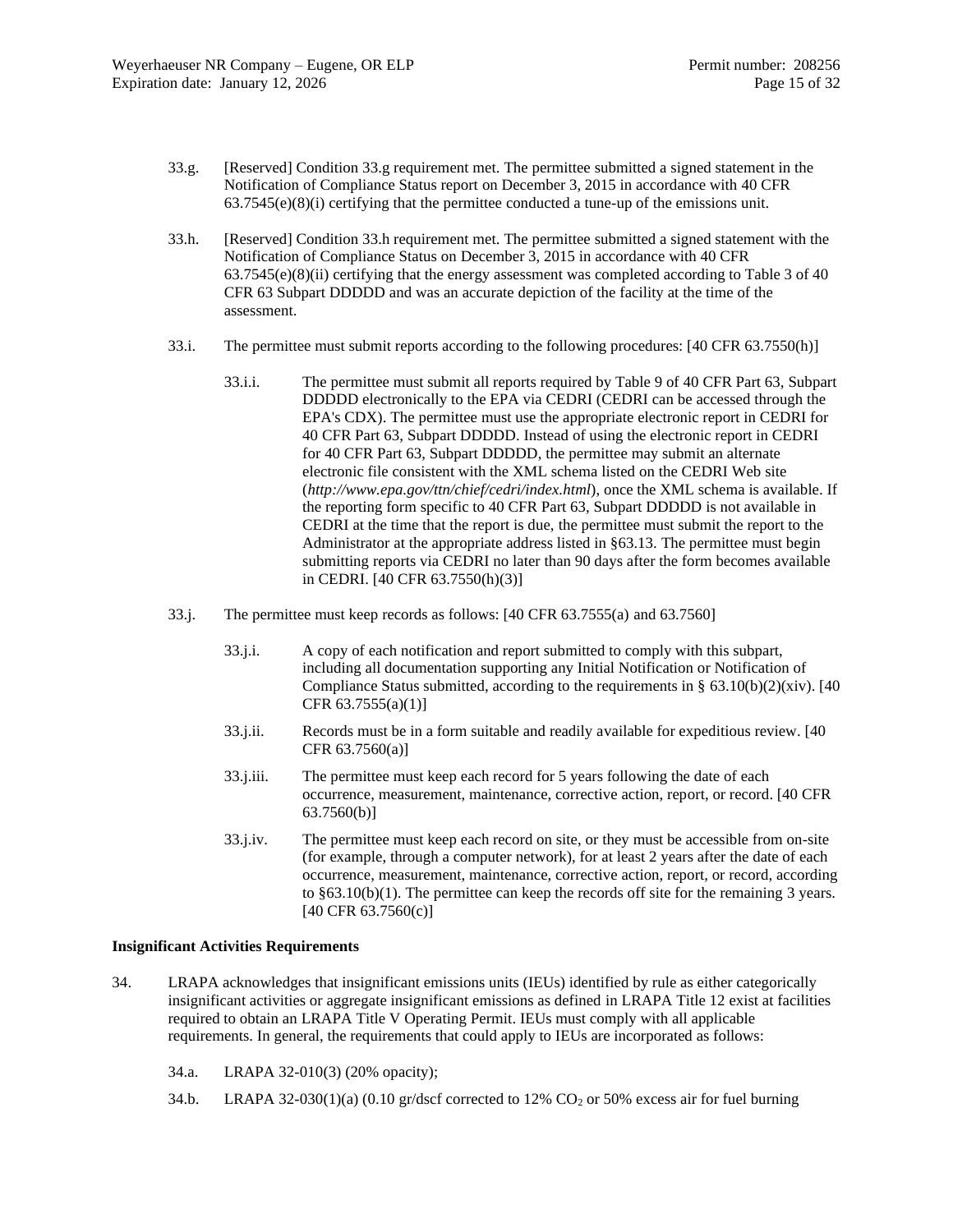equipment);

- 34.c. LRAPA 32-015(2) (0.10 gr/dscf for non-fugitive, non-fuel burning equipment);
- 34.d. LRAPA 32-045 (process weight limit for non-fugitive, non-fuel burning process equipment).
- 35. Testing, Monitoring, and Recordkeeping Requirements: Unless otherwise specified in this permit or an applicable requirement, LRAPA is not requiring any testing, monitoring, recordkeeping, or reporting for the applicable emissions limits and standards that apply to IEUs. However, if testing were performed for compliance purposes, the permittee would be required to use the test methods identified in the definitions of "opacity" and "particulate matter" in LRAPA Title 12 and perform the testing in accordance with the ODEQ Source Sampling Manual.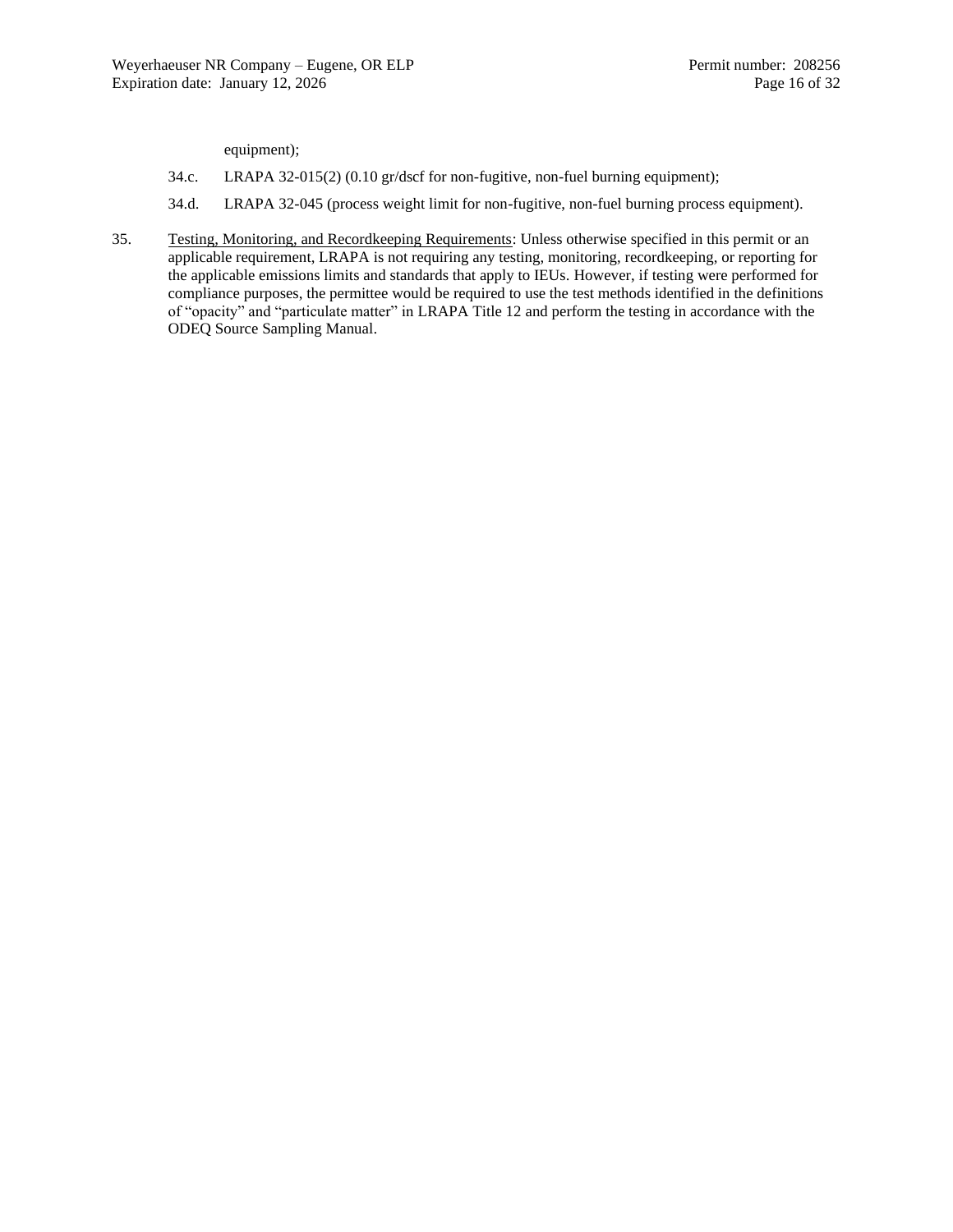## PLANT SITE EMISSION LIMITS

36. The plant site emissions must not exceed the following limits for any 12 consecutive calendar month period: [LRAPA 42-0040 and 42-0041]

| Pollutant         | <b>Assigned Plant Site Emission</b><br>Limit (tons/yr) | <b>Unassigned Emissions</b><br>(tons/yr) | <b>Emission Reduction Credits</b><br>(tons/yr) |
|-------------------|--------------------------------------------------------|------------------------------------------|------------------------------------------------|
| <b>PM</b>         | 24                                                     | 19                                       |                                                |
| $PM_{10}$         | 14                                                     | 27                                       | $\theta$                                       |
| PM <sub>2.5</sub> | 9                                                      | 17                                       |                                                |
| CO                | 99                                                     | 0                                        | --                                             |
| NO <sub>x</sub>   | 39                                                     | 16                                       | 0                                              |
| <b>VOC</b>        | 66                                                     | 0                                        | --                                             |
| <b>GHG</b>        | 74,000                                                 |                                          |                                                |

## **Annual (12-month rolling) PSELs (tons)**

- 36.a. The Emission Reduction Credits (ERCs) that were established in the previous permitting term were available for internal or external use by the permittee for increases of emissions or for sale until the credits expired on April 2, 2016. The ERCs that were not used prior to the expiration date have become unassigned emissions for the purpose of the PSEL and are no longer available for use as external offsets. [LRAPA 41-0030(5)(b) and OAR 340-268-0010(5)(b)]
- 36.b. The permittee may only use Unassigned Emissions after any necessary construction (OAR 340- 218-0190) and permit revision applications (OAR 340-218-0120 through 340-218-0180) have been approved by LRAPA.
- 36.c. Compliance with the GHG PSEL is determined through the annual report required by Condition [53.b,](#page-23-2) as applicable.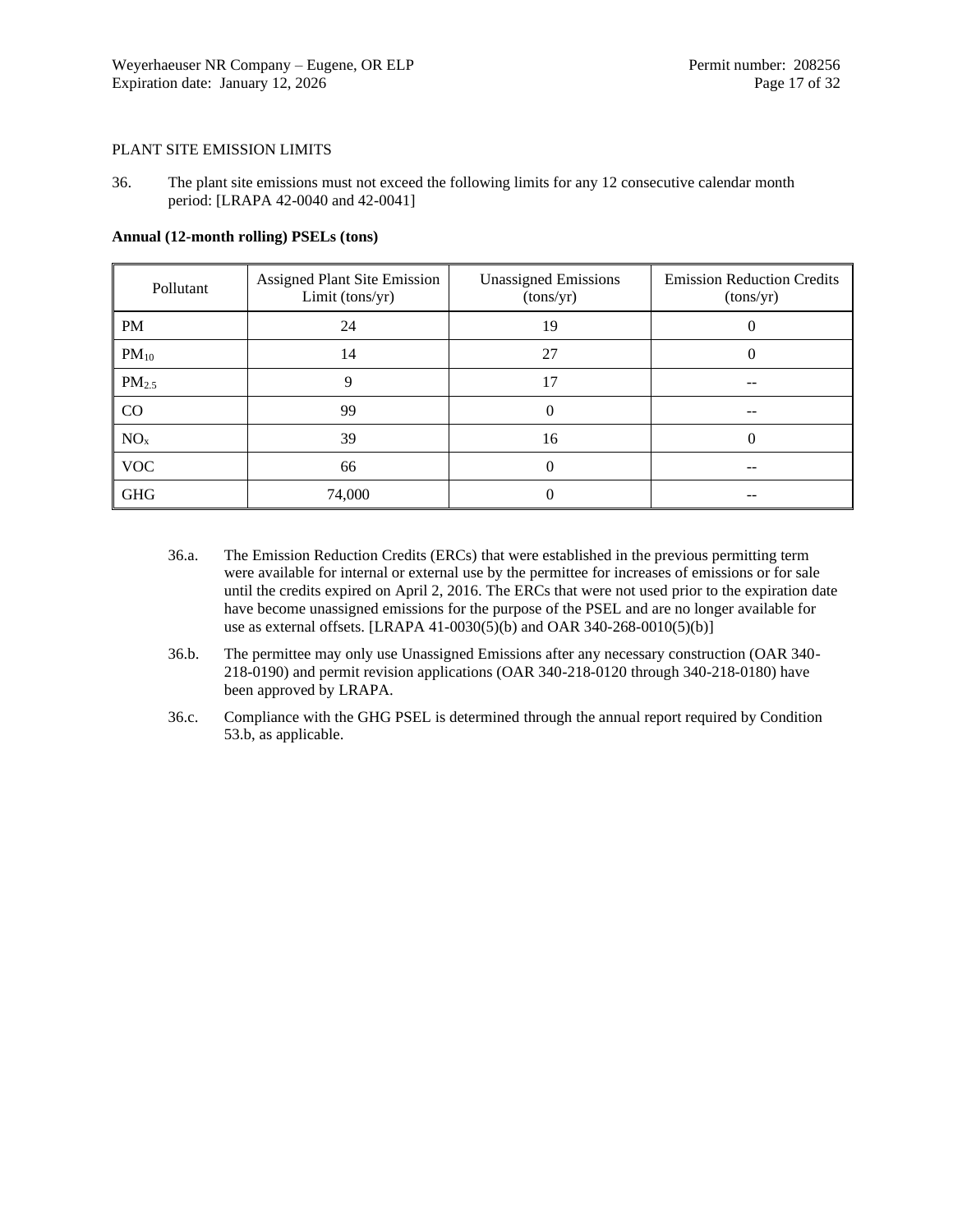## <span id="page-17-2"></span>37. Monitoring Requirement: [LRAPA 35-0120, 42-0080 and OAR 340-218-0050(3)(a)]

The permittee must determine compliance with the PSELs using the following monitoring and 12-month rolling calculation procedures:

#### <span id="page-17-0"></span>37.a. Monitoring Requirement:

The permittee must monitor and maintain records of the following process parameters:

## **Recordkeeping of Process Parameters**

| Emissions<br>Unit(s)               | <b>Process Parameter</b>                           | Pollutant(s)                                                 | Measurement<br>Technique | Measurement<br>Frequency |
|------------------------------------|----------------------------------------------------|--------------------------------------------------------------|--------------------------|--------------------------|
| I-Oven and<br><b>Press Heaters</b> | Natural gas used (MMscf)                           | PM, $PM_{10}$ , $PM_{2.5}$<br>$CO$ , $NOX$ , VOC, and<br>GHG | Recordkeeping            | Monthly                  |
| <b>WRH</b>                         | Amount of wood residuals<br>trucked off site (BDT) | PM, $PM_{10}$ and $PM_{2.5}$                                 | Production<br>Records    | Monthly                  |
| <b>WSO</b>                         | Amount of LVL applied with<br>WSO (cf LVL)         | <b>VOC</b>                                                   | Recordkeeping            | Monthly                  |
| Presses and<br>I-Line              | Amount and type of adhesive<br>used (lbs)          | <b>VOC</b>                                                   | Purchase<br>Records      | Monthly                  |

#### <span id="page-17-1"></span>37.b. Monitoring Requirement:

The permittee must determine compliance with the PSELs by calculating 12-month rolling emissions for each emissions units for all pollutants except GHGs by the end of the following month using the following formula and process parameters listed above, and the emission factors listed in Condition [38:](#page-18-0)

$$
E = \sum_{i=1}^{12} [P_{eu_i} \times EF_{eu} \times K]
$$

where:  $E = \text{pollutant emissions in tons/yr.}$ 

 $\sum_{i=1}^{12}$  = symbol representing "summation of" with limits defined from current calendar month  $i=1$  to preceding twelve months at  $i=12$ .

 $P_{\text{eu}_i}$  = process parameter identified in Condition [37.a](#page-17-0) for calendar month *i*.

- $EF_{eu}$  = emission factor identified for each emissions unit and pollutant in Condition [38.](#page-18-0)
- $K =$  conversion constant is 1 ton/2000 lbs for annual emissions calculations.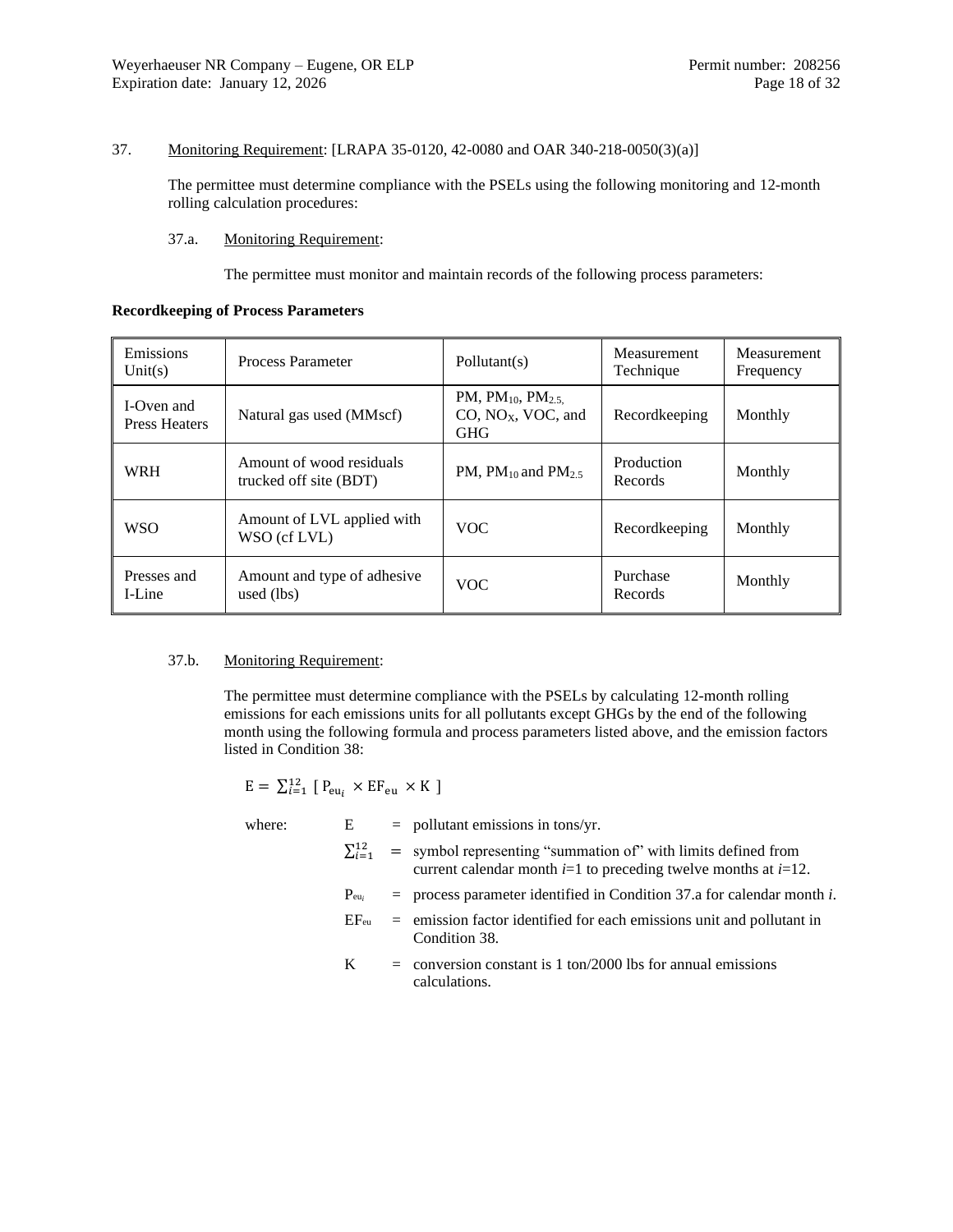## <span id="page-18-0"></span>38. Monitoring Requirement: [LRAPA 35-0120, 42-0080 and OAR 340-218-0050(3)(a)]

Table of emission factors to be used for calculating emissions:

#### **Emission Factors**

| Emissions<br>Unit $(s)$            | Pollutant                           | Emission<br>Factor | Emission<br><b>Factor Units</b> | <b>Emission Factor Verification Testing</b> |                                  |
|------------------------------------|-------------------------------------|--------------------|---------------------------------|---------------------------------------------|----------------------------------|
|                                    |                                     |                    |                                 | Yes/No                                      | <b>Test Method</b>               |
| <b>WRH</b>                         | <b>PM</b><br>(non-fugitive)         | 0.001              | lb/BDT                          | No                                          | NA                               |
|                                    | $PM_{10}$<br>(non-fugitive)         | 0.001              | lb/BDT                          | N <sub>o</sub>                              | NA                               |
|                                    | PM <sub>2.5</sub><br>(non-fugitive) | 0.001              | lb/BDT                          | N <sub>o</sub>                              | NA                               |
|                                    | <b>PM</b><br>(fugitive)             | 0.086              | lb/BDT                          | N <sub>o</sub>                              | NA                               |
|                                    | $PM_{10}$<br>(fugitive)             | 0.029              | lb/BDT                          | N <sub>o</sub>                              | NA                               |
|                                    | PM <sub>2.5</sub><br>(fugitive)     | 0.015              | lb/BDT                          | N <sub>o</sub>                              | NA                               |
| I-Oven and<br><b>Press Heaters</b> | PM                                  | 2.5                | lb/MMscf                        | N <sub>o</sub>                              | NA                               |
|                                    | $PM_{10}$                           | 2.5                | lb/MMscf                        | N <sub>o</sub>                              | NA                               |
|                                    | PM <sub>2.5</sub>                   | 2.5                | lb/MMscf                        | N <sub>o</sub>                              | NA                               |
|                                    | CO                                  | 84.0               | lb/MMscf                        | N <sub>o</sub>                              | NA                               |
|                                    | NO <sub>x</sub>                     | 100.0              | lb/MMscf                        | N <sub>o</sub>                              | <b>NA</b>                        |
|                                    | SO <sub>2</sub>                     | 1.7                | lb/MMscf                        | N <sub>o</sub>                              | NA                               |
|                                    | <b>VOC</b>                          | 5.5                | lb/MMscf                        | N <sub>o</sub>                              | NA                               |
| <b>I-Line Process</b>              | <b>VOC</b>                          | 0.004              | lb/lb adhesive                  | Yes                                         | Heated sealed caul<br>plate test |
| Presses                            | <b>VOC</b>                          | 0.0027             | lb/lb adhesive                  | Yes                                         | Heated sealed caul<br>plate test |
| <b>WSO</b>                         | <b>VOC</b>                          | 0.002043           | lb/cf LVL                       | Yes                                         | Heated sealed caul<br>plate test |

- 38.a. The emissions factors listed in this condition are not enforceable limits unless otherwise specified in this permit. Compliance with PSELs must only be determined by the calculations contained in Condition [37.b.](#page-17-1)
- 38.b. The VOC emission factors for emissions units WSO, I-Line Process, and Presses must be verified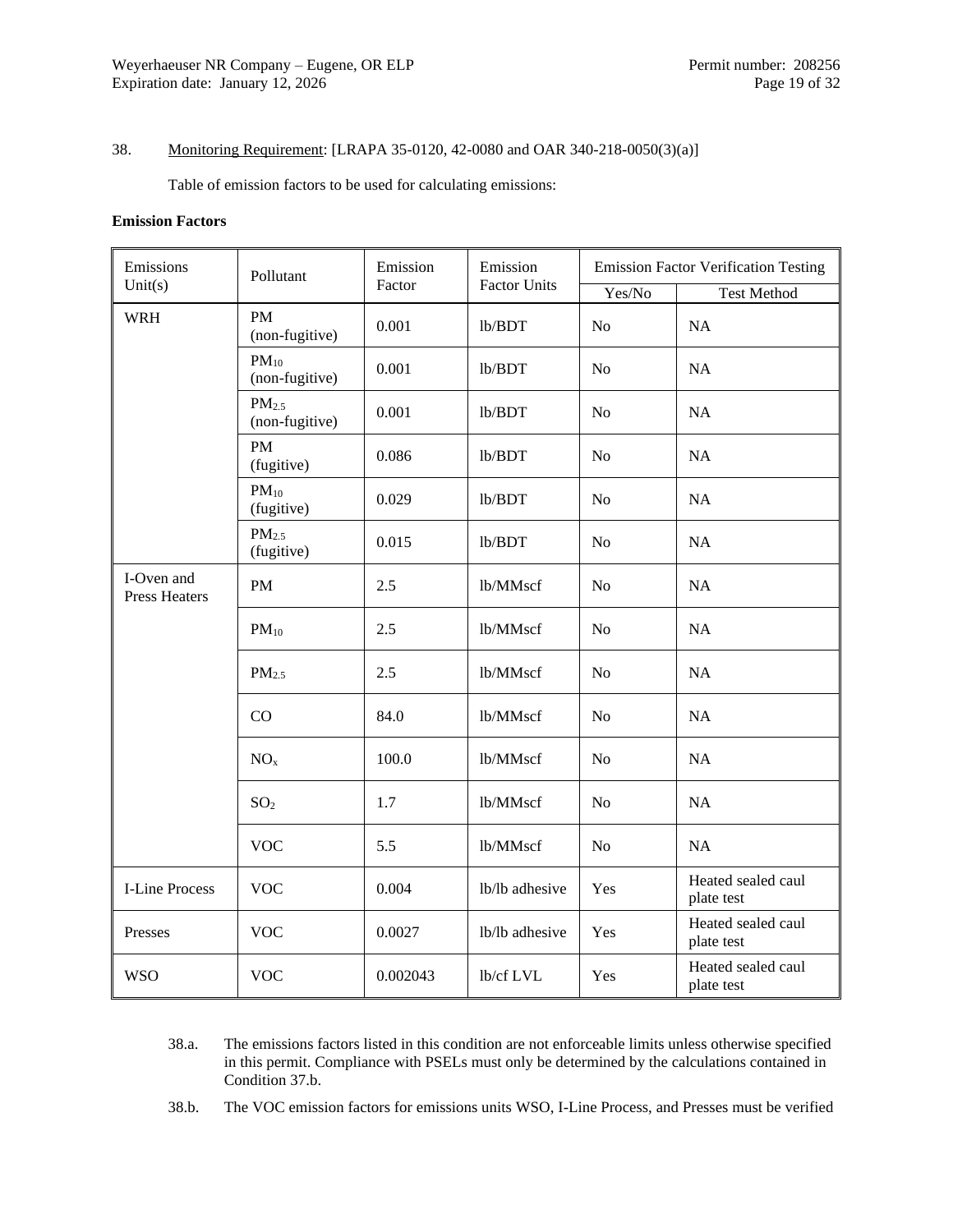within 30 days of any permanent change in adhesive formulation(s). A permanent change in adhesive formulation is defined as the use of any new adhesive formulation in the respective emission unit for longer than one calendar month. The permittee must notify LRAPA of any permanent adhesive formulation change and provide the VOC emission factor verification testing results of such formulation changes or equivalent documentation from the adhesive supplier in lieu of verification testing results within 45 days of completion of the testing or receipt of the equivalent documentation from the adhesive supplier. Seasonal changes in a formulation does not constitute a permanent adhesive formulation change. The heated sealed caul plate testing must use representative conditions including, but not limited to, adhesive spread rate, veneer species, web and flange material, and any catalytic adhesive component(s).

## EMISSION FEES

39. Emission fees will be based on the Plant Site Emissions Limits, unless the permittee elects to report actual emissions for one or more permitted processes/pollutants. [LRAPA 34-180 and OAR 340-220-0090]

### GENERAL TESTING REQUIREMENTS

- 40. Unless otherwise specified in this permit, the permittee must conduct all testing in accordance with the ODEQ Source Sampling Manual. [LRAPA 35-0120(3) and OAR 340-218-0050(3)(a)]
	- 40.a. Unless otherwise specified by a state or federal regulation, the permittee must submit a source test plan to LRAPA at least 30 days prior to the date of the test. The test plan must be prepared in accordance with the ODEQ Source Sampling Manual and address any planned variations or alternatives to prescribed test methods. The permittee should be aware that if significant variations are requested, it may require more than 30 days for LRAPA to grant approval and may require EPA approval in addition to approval by LRAPA.
	- 40.b. Only regular operating staff may adjust the processes or emission control device parameters during a compliance source test and within two (2) hours prior to the tests. Any operating adjustments made during a compliance source test, which are a result of consultation during the tests with source testing personnel, equipment vendors, or consultants, may render the source test invalid.
	- 40.c. Unless otherwise specified by permit condition or LRAPA approved source test plan, all compliance source tests must be performed as follows:
		- 40.c.i. At least 90% of the maximum design capacity for initial performance tests on new or modified equipment; or
		- 40.c.ii. At least 90% of the normal maximum operating rate for existing equipment. For purposes of this permit, the normal maximum operating rate is defined as no less than the 90th percentile of the average hourly operating rates during a 12-month period immediately preceding the source test. Data supporting the normal maximum operating rate must be included with the source test report. Average hourly operating rates can be determined by taking daily operating data and dividing by the number of hours of operation.
	- 40.d. Each source test must consist of at least three (3) test runs and the emissions results must be reported as the arithmetic average of all valid test runs. If for reasons beyond the control of the permittee a test run is invalid, LRAPA may accept two (2) test runs for demonstrating compliance with the emission limit or standard.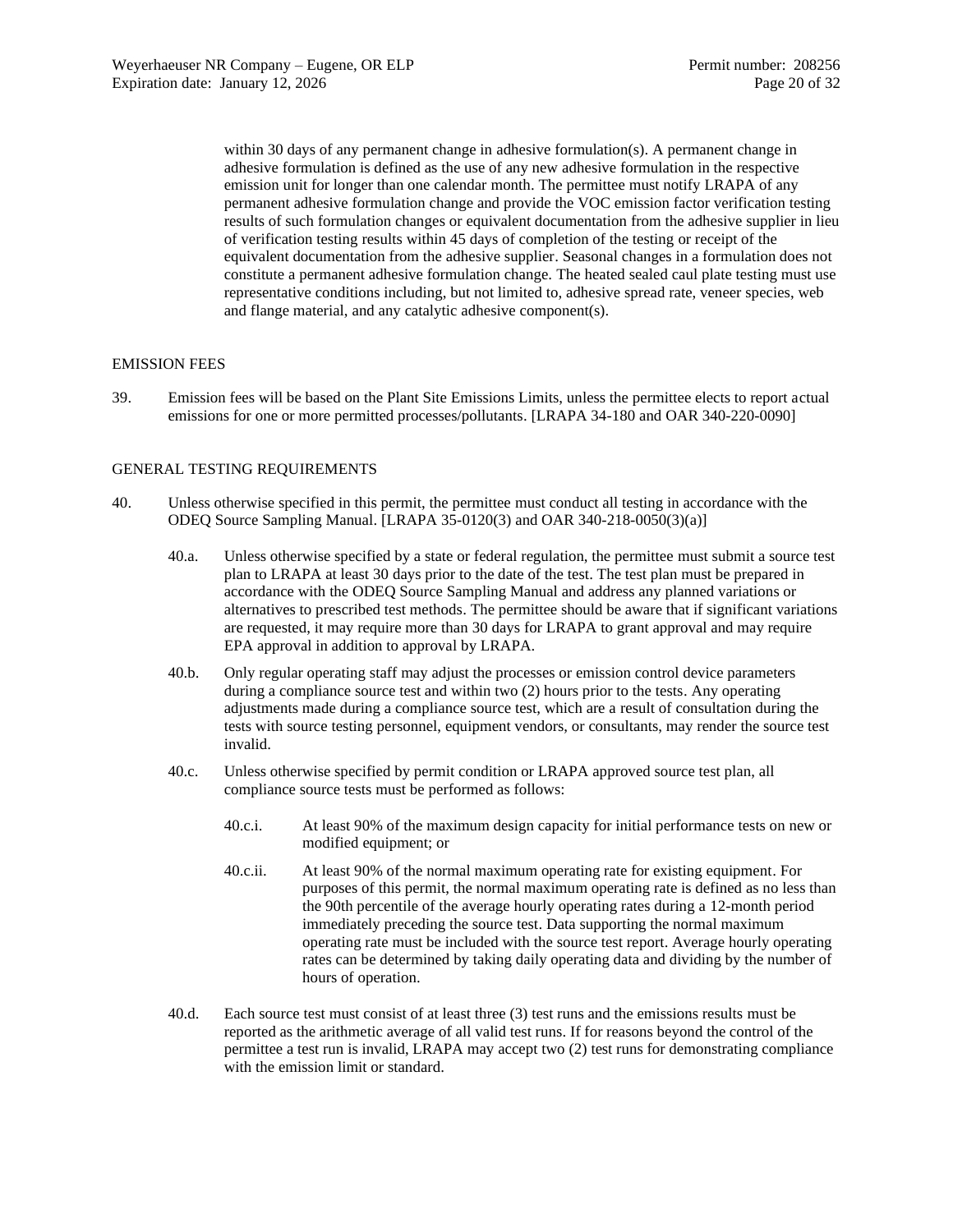## GENERAL MONITORING AND RECORDKEEPING REQUIREMENTS

#### **General Monitoring Requirements:**

- 41. The permittee must not knowingly render inaccurate any required monitoring device or method. [OAR 340- 218-0050(3)(a)(E)]
- 42. Methods used to determine actual emissions for fee purposes must also be used for compliance determination and may be no less rigorous than the requirements of OAR 340-218-0080. [OAR 340-218- 0050(3)(a)(F)]
- 43. Monitoring requirements must commence on the date of permit issuance unless otherwise specified in the permit or an applicable requirement. [OAR 340-218-0050(3)(a)(G)]

#### **General Recordkeeping Requirements**

- 44. The permittee must maintain the following general records of testing and monitoring required by this permit: [OAR 340-218-0050(3)(b)(A)]
	- 44.a. The date, place as defined in the permit, and time of sampling or measurements;
	- 44.b. The date(s) analyses were performed;
	- 44.c. The company or entity that performed the analyses;
	- 44.d. The analytical techniques or methods used;
	- 44.e. The results of such analyses;
	- 44.f. The operating conditions as existing at the time of sampling or measurement; and
	- 44.g. The records of quality assurance for continuous monitoring systems (including but not limited to quality control activities, audits, calibration drift checks).
- 45. The permittee must maintain specific records of required monitoring information that include the following: [OAR-218-0050(3)(a)(A)]
	- 45.a. Weekly facility fugitive emissions inspection, maintenance, and corrective action log;
	- 45.b. Visible emissions tests and surveys;
	- 45.c. Pollution control device(s) inspection, maintenance, and repair log;
	- 45.d. Monthly and annual I-Line pounds of adhesive used;
	- 45.e. Monthly and annual LVL pounds of adhesive used;
	- 45.f. Monthly and annual standard cubic feet of natural gas used in I-Oven and Press Heaters;
	- 45.g. Monthly and annual BDT of truck-loading materials;
	- 45.h. Monthly and annual cubic feet of LVL with WSO applied;
	- 45.i. Excess emissions log;
	- 45.j. Pollutant emissions for the entire facility as required by Condition [37.b;](#page-17-1)
	- 45.k. Boiler NESHAP records required by Condition [33.j;](#page-14-2) and
	- 45.l. Control device operating parameter logs.
- 46. Unless otherwise specified by permit condition, the permittee must make every effort to maintain 100 percent of the records required by the permit. If information is not obtained or recorded for legitimate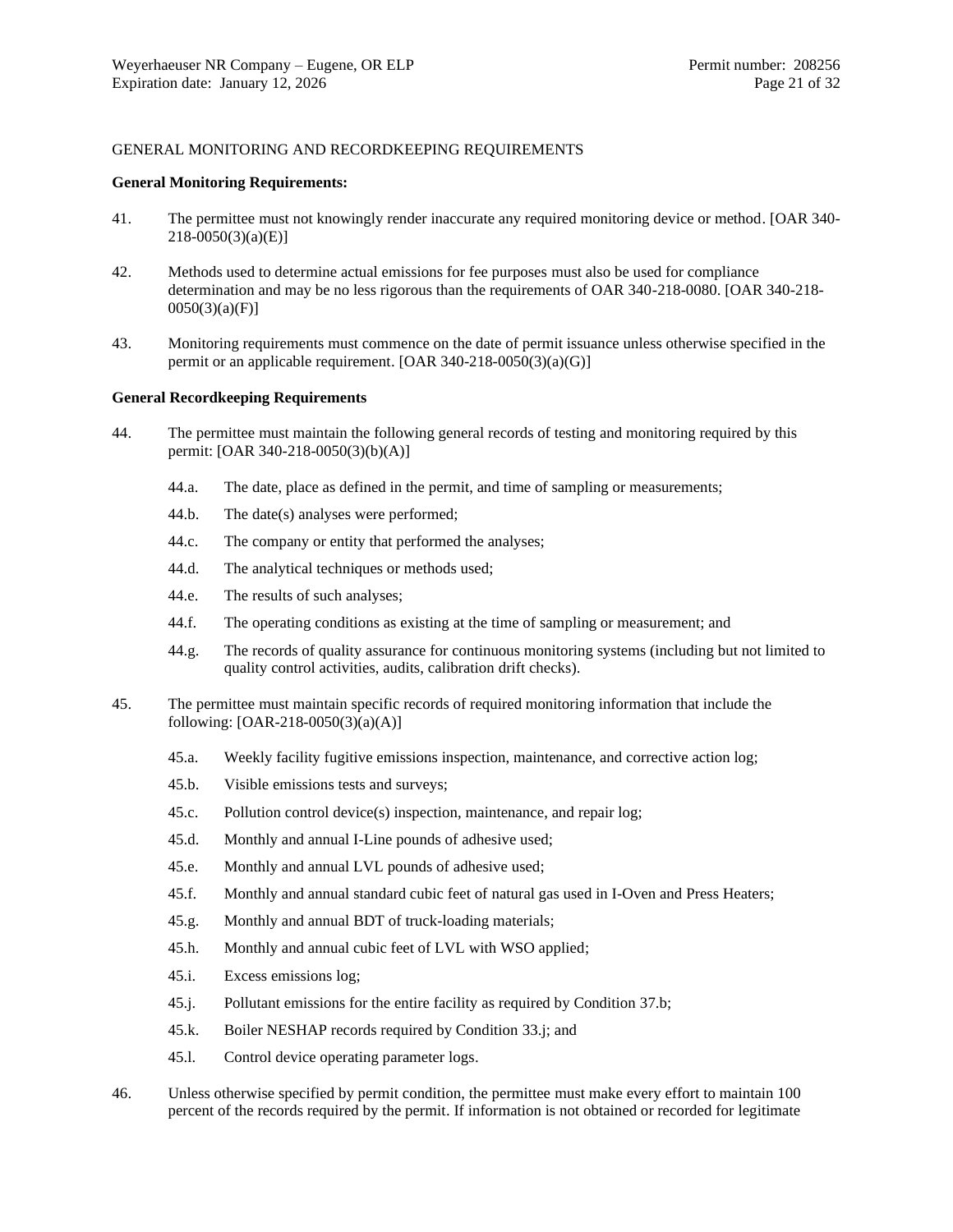reasons (e.g., the monitor or data acquisition system malfunctions due to a power outage), the missing record(s) will not be considered a permit deviation provided the amount of data lost does not exceed 10% of the averaging periods in a reporting period or 10% of the total operating hours in a reporting period, if no averaging time is specified. Upon discovering that a required record is missing, the permittee must document the reason for the missing record. In addition, any missing record that can be recovered from other available information will not be considered a missing record. [LRAPA 34-016, and OAR 340-214- 0114 and 340-218-0050(3)(b)]

- 47. Recordkeeping requirements must commence on the date of permit issuance unless otherwise specified in the permit or an applicable requirement.  $[OAR 340-218-0050(3)(b)(C)]$
- 48. Unless otherwise specified, the permittee must retain records of all required monitoring data and support information for a period of at least five (5) years from the date of the monitoring sample, measurement, report, or application. Support information includes all calibration and maintenance records and all original strip-chart recordings (or other original data) for continuous monitoring instrumentation, and copies of all reports required by the permit. All existing records required by the previous Air Contaminant Discharge Permit or LRAPA Title V Operating Permit must also be retained for five (5) years from the date of the monitoring sample, measurement, report, or application. [LRAPA 34-016 and OAR 340-218-  $0050(3)(b)(B)$ ]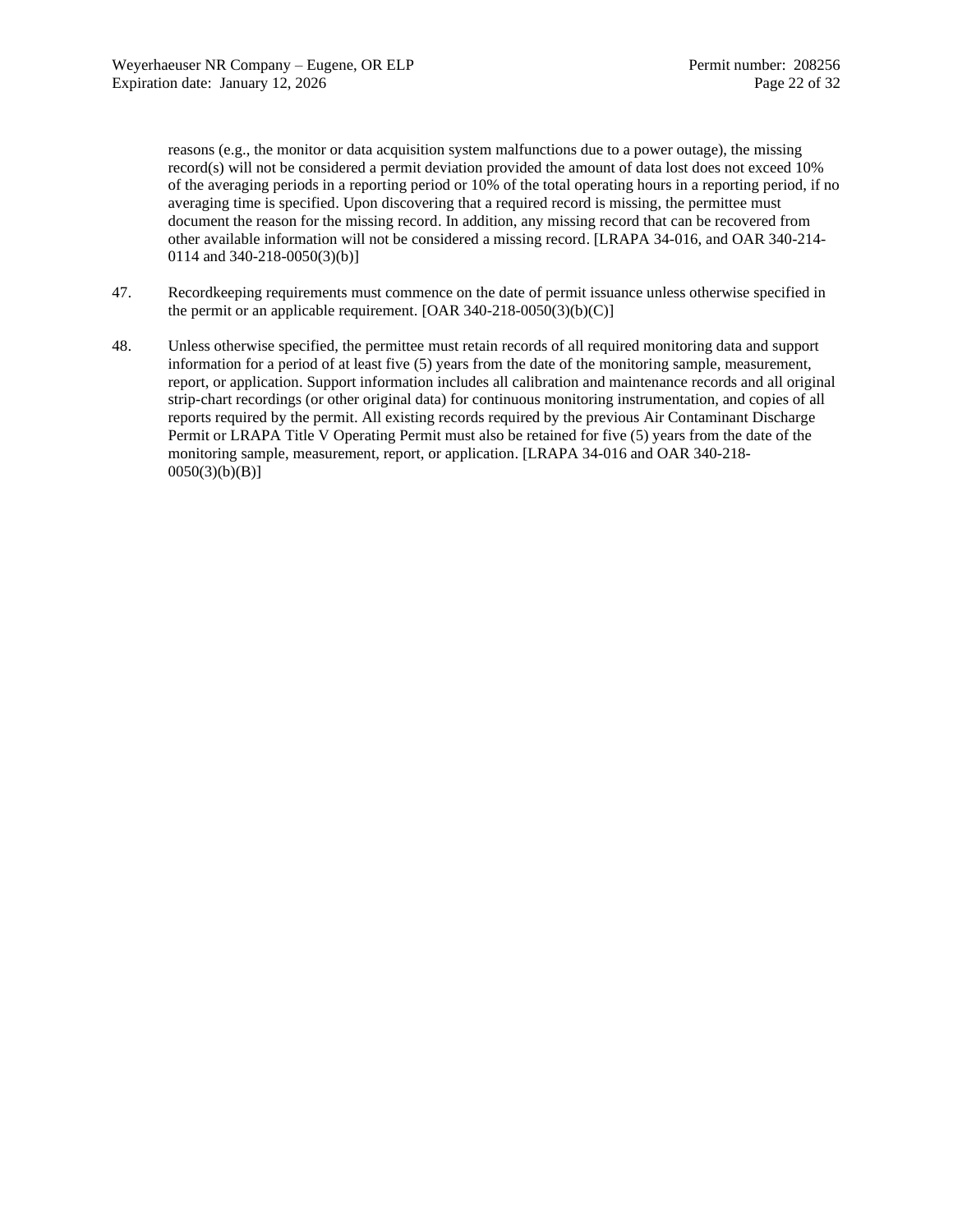#### REPORTING REQUIREMENTS

- <span id="page-22-1"></span><span id="page-22-0"></span>49. Excess Emissions Reporting: The permittee must report all excess emissions as follows: [LRAPA Title 36]
	- 49.a. Immediately (within one (1) hour after the permittee knew or should have known of an excess emission period) notify LRAPA by telephone, email, facsimile, or in person of any excess emission; and
	- 49.b. Within fifteen (15) days of the excess emissions event, submit a written report that contains the following information: [LRAPA 36-025(1)]
		- 49.b.i. The date and time of the beginning of the excess emissions event and the duration or best estimate of the time until return to normal operation;
		- 49.b.ii. The date and time the owner or operator notified LRAPA of the event;
		- 49.b.iii. The equipment involved;
		- 49.b.iv. Whether the event occurred during startup, shutdown, maintenance, or as a result of a breakdown, malfunction, or emergency;
		- 49.b.v. Steps taken to mitigate emissions and corrective actions taken;
		- 49.b.vi. The magnitude and duration of each occurrence of excess emissions during the course of an event and the increase over normal rates or concentrations as determined by continuous monitoring or a best estimate, supported by operating data and calculations;
		- 49.b.vii. The final resolution of the cause of the excess emissions; and
		- 49.b.viii. Where applicable, evidence supporting any claim that emissions in excess of technology-based limits were due to an emergency pursuant to LRAPA 36-040.
	- 49.c. In the event of any excess emissions which are of a nature that could endanger public health and occur during non-business hours, weekends, or holidays, the permittee must immediately notify LRAPA by calling the Oregon Emergency Response System (OERS). The current number is 1- 800-452-0311.
	- 49.d. If startups, shutdowns, or scheduled maintenance may result in excess emissions, the permittee must submit startup, shutdown, or scheduled maintenance procedures used to minimize excess emissions to LRAPA for prior authorization, as required in LRAPA 36-010 and 36-015. New or modified procedures must be received by LRAPA in writing at least 72 hours prior to the first occurrence of the excess emission event. The permittee must abide by the approved procedures and have a copy available at all times.
	- 49.e. The permittee must notify LRAPA of planned startup/shutdown or scheduled maintenance events only if required by permit condition or if it results in excess emissions. When notice is required by this condition, it must be made in accordance with Condition [49.a.](#page-22-0)
	- 49.f. The permittee must continue to maintain a log of all excess emissions in accordance with LRAPA 36-025(3). However, the permittee is not required to submit the detailed log with the semi-annual and annual monitoring reports. The permittee is only required to submit a brief summary listing the date, time, and the affected emissions units for each excess emission that occurred during the reporting period. [OAR 340-218-0050(3)(c)]
- 50. Permit Deviations Reporting: The permittee must promptly report deviations from permit requirements that do not cause excess emissions, including those attributable to upset conditions, as defined in the permit, the probable cause of such deviations, and any corrective actions or preventive measures taken. "Prompt" means within 15 days of the deviation. Deviations that cause excess emissions, as specified in LRAPA Title 36 must be reported in accordance with Condition [49.](#page-22-1) [OAR  $340-218-0050(3)(c)(B)$ ]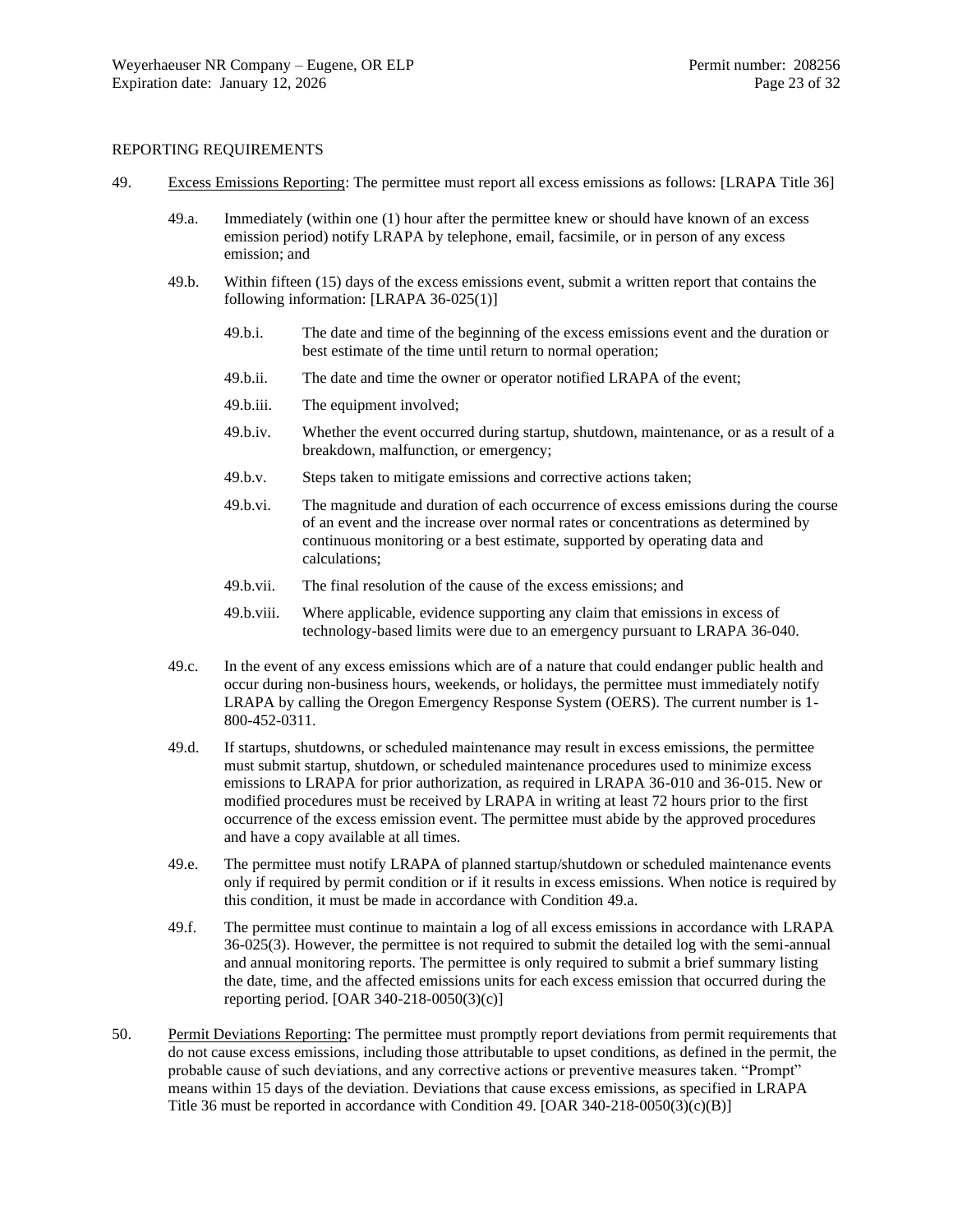- 51. All required reports must be certified by a responsible official consistent with OAR 340-218-0040(5). [OAR 340-218-0050(3)(c)(D)]
- 52. Reporting requirements must commence on the date of permit issuance unless otherwise specified in the permit. [OAR 340-218-0050(3)(c)(E)]

Addresses of the regulatory agencies are the following, unless otherwise instructed:

| Lane Regional Air Protection Agency<br>1010 Main Street | Clean Air Act Compliance Manager<br>U.S. Environmental Protection Agency |
|---------------------------------------------------------|--------------------------------------------------------------------------|
| Springfield, OR 97477                                   |                                                                          |
|                                                         | Region 10 OCE-101                                                        |
|                                                         | 1200 Sixth Avenue, Suite 900                                             |
|                                                         | Seattle, WA 98101                                                        |
|                                                         | Email: hardesty.doug@epa.gov                                             |

#### **Semi-annual and Annual Reports**

- <span id="page-23-2"></span><span id="page-23-0"></span>53. The permittee must submit three (3) copies of reports of any required monitoring at least every six (6) months, completed on forms approved by LRAPA. Six-month periods are January 1 to June 30, and July 1 to December 31. Two copies of the report must be submitted to LRAPA and one copy to the EPA. All instances of deviations from permit requirements must be clearly identified in such reports: [OAR 340-218- 0050(3)(c)(A) and 340-218-0080(6)(d)]
	- 53.a. The first semi-annual report is due *by August 30th* and must include the semi-annual compliance certification specified in Condition [54.](#page-23-3) [OAR 340-218-0080]
	- 53.b. The annual report is due *by March 15th* and must consist of the following:
		- 53.b.i. The emission fee report; [OAR 340-220-0100]
		- 53.b.ii. The excess emissions upset log; [LRAPA 36-025]
		- 53.b.iii. The second semi-annual compliance certification; [OAR 340-218-0080]
		- 53.b.iv. The annual certification that the risk management plan is being properly implemented or confirmation that the risk management plan requirements have not been triggered; [OAR 340-218-0080(7)]
		- 53.b.v. The parameters and calculations required by Condition [37;](#page-17-2)
		- 53.b.vi. Boiler NESHAP reporting required by Condition [33.e;](#page-13-4) and
		- 53.b.vii. The annual report must also include annual greenhouse gas (GHG) emissions in accordance with OAR 340 Division 215, as applicable. [OAR 340-215-0010(2) and 340-215-0040]
- <span id="page-23-4"></span><span id="page-23-3"></span><span id="page-23-1"></span>54. The semi-annual compliance certification must include the following (provided that the identification of applicable information may cross-reference the permit or previous reports, as applicable): [OAR 340-218-  $0080(6)(c)$ ]
	- 54.a. The identification of each term or condition of the permit that is the basis of the certification;
	- 54.b. The identification of the method(s) or other means used by the owner or operator for determining the compliance status with each term and condition during the certification period, and whether such methods or other means provide continuous or intermittent data. Such methods and other means must include, at a minimum, the methods and means required under OAR 340-218-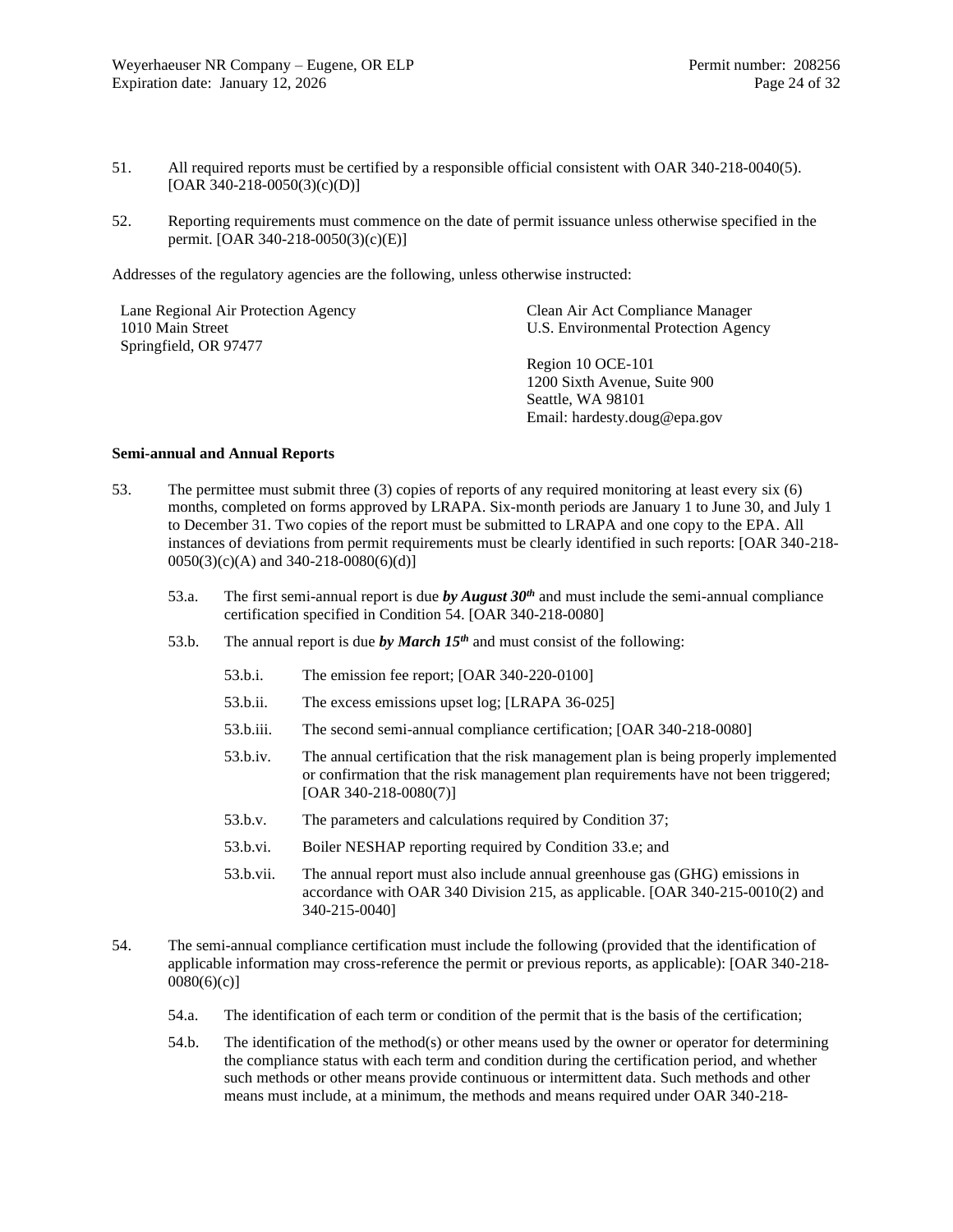0050(3). *Note: Certification of compliance with the monitoring conditions in the permit is sufficient to meet this requirement, except when the permittee must certify compliance with new applicable requirements that are incorporated by reference. When certifying compliance with new applicable requirements that are incorporated by reference, the permittee must provide the information required by this condition.* If necessary, the owner or operator also must identify any other material information that must be included in the certification to comply with Section 113(c)(2) of the FCAA, which prohibits knowingly making a false certification or omitting material information;

- 54.c. The status of compliance with terms and conditions of the permit for the period covered by the certification, including whether compliance during the period was continuous or intermittent. The certification must be based on the method or means designated in Conditio[n 54.b.](#page-23-4) The certification must identify each deviation and take it into account in the compliance certification. The certification must also identify as possible exceptions to compliance any periods during which compliance is required and in which an excursion or exceedance, as defined under LRAPA Title 12, occurred;
- 54.d. Such other facts as LRAPA may require to determine the compliance status of the source;
- 54.e. Notwithstanding any other provision contained in any applicable requirement, the owner or operator may use monitoring as required in OAR 340-218-0050(3) and incorporated into the permit, in addition to any specified compliance methods, for the purpose of submitting compliance certifications; [OAR 340-218-0080(6)(e)]
- 54.f. Number of CAM excursions and corrective action; and
- 54.g. A signed statement certifying compliance with the requirements in Condition [19.](#page-7-1)

## NON-APPLICABLE REQUIREMENTS [OAR 340-218-0050(3)(c)]

55. The following Local, State and Federal air quality requirements are not applicable to this facility for the reasons stated. [OAR 340-218-0110]

| <b>Rule Citation</b>                            | Summary                                                                                                                               | Reason for Not Being Applicable                                                                                                                                                                                                        |
|-------------------------------------------------|---------------------------------------------------------------------------------------------------------------------------------------|----------------------------------------------------------------------------------------------------------------------------------------------------------------------------------------------------------------------------------------|
| 40 CFR Part 60, Subpart Dc                      | Standards of Performance for Small<br>Industrial-Commercial-<br><b>Institutional Steam Generating</b><br><b>Units</b>                 | The process heaters are not boilers<br>and are not subject to the NSPS. In<br>addition, both process heaters each<br>have a maximum heat input value<br>rating of less than 10 MMBtu/hour<br>(9.4 MM Btu/hour as per<br>manufacturer). |
| 40 CFR Part 63, Subpart JJJJJJ<br>$(^{6}J)$     | National Emission Standards for<br>Hazardous Air Pollutants for Area<br>Sources: Industrial, Commercial,<br>and Institutional Boilers | The heaters at this facility are not<br>subject to the area source NESHAP<br>because the facility is a major<br>source and process heaters are not<br>regulated under the area source<br>NESHAP.                                       |
| <b>LRAPA 33-060</b>                             | Board products rule                                                                                                                   | Engineered lumber sources are not<br>included in the Board products rule.                                                                                                                                                              |
| 40 CFR Part 63 Subpart CCCCCC<br>$(^{\circ}6C)$ | <b>Emission Standards for Gasoline</b><br>Dispensing Facilities (GDFs)                                                                | This facility is not subject to the<br>GDF NESHAP because the facility<br>does not have any GDFs.                                                                                                                                      |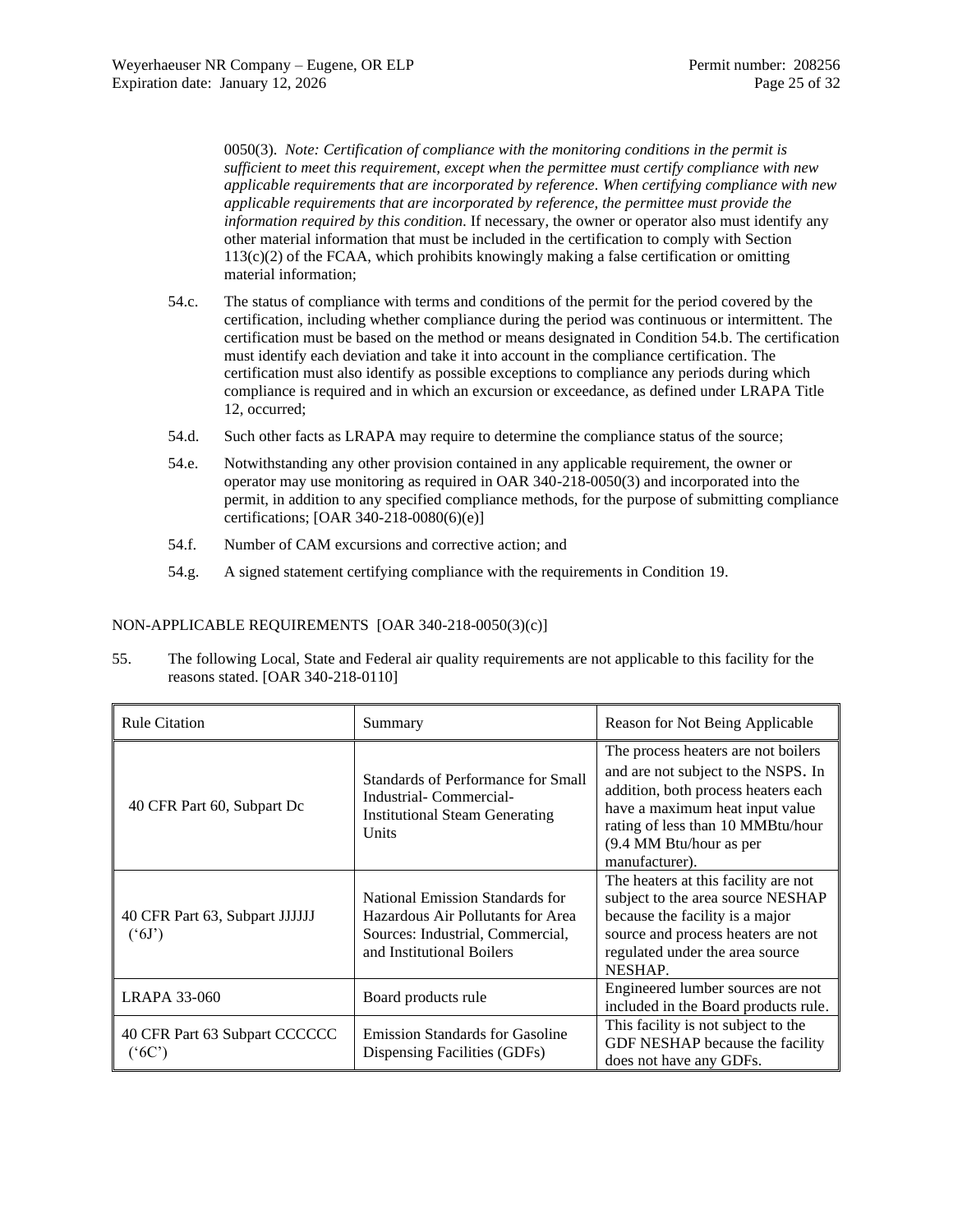| <b>Rule Citation</b>                      | Summary                                                                                                                                                    | Reason for Not Being Applicable                                                                              |
|-------------------------------------------|------------------------------------------------------------------------------------------------------------------------------------------------------------|--------------------------------------------------------------------------------------------------------------|
| 40 CFR Part 63 Subpart ZZZZ<br>$(^{4}Z')$ | <b>Emission Standards for stationary</b><br>compression ignition (CI) or spark<br>ignition (SI) Reciprocating Internal<br><b>Combustion Engines (RICE)</b> | This facility is not subject to the CI<br>or SI RICE NESHAP because the<br>facility does not have any RICEs. |

KE/CMW 12/01/2020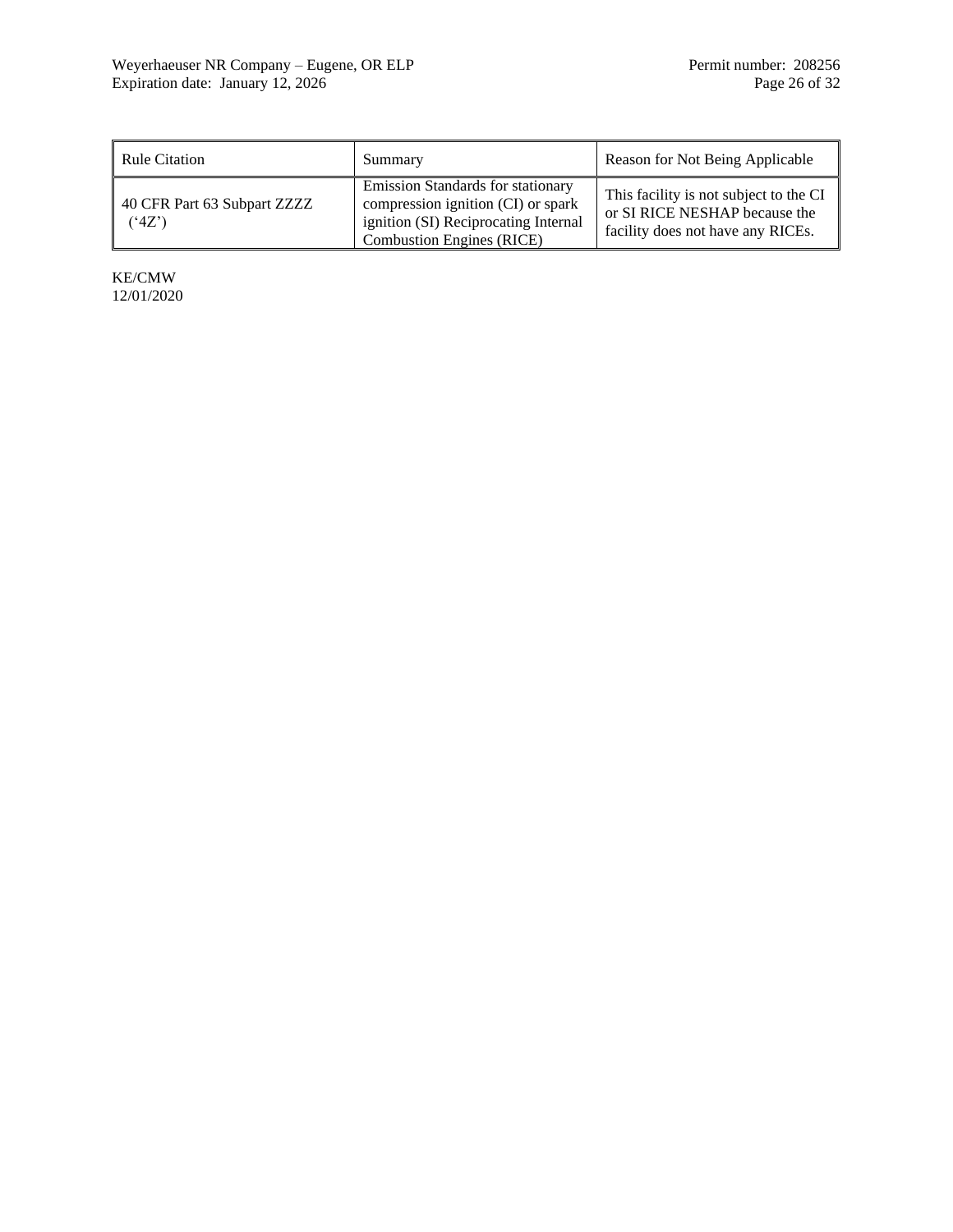## GENERAL CONDITIONS

## G1. General Provision

Terms not otherwise defined in the permit shall have the meaning assigned to such terms in the referenced regulation.

#### G2. Reference Materials

Where referenced in this permit, the versions of the following materials are effective as of the dates noted unless otherwise specified in the permit:

- a. Source Sampling Manual; November 2018;
- b. Continuous Monitoring Manual; April 16, 2015 State Implementation Plan Volume 3, Appendix A6; and
- c. All state and federal regulations as in effect on the date of issuance of this permit.
- G3. Applicable Requirements [OAR 340-218-0010(3)(b)]

Oregon Title V Operating Permits do not replace requirements in Air Contaminant Discharge Permits (ACDP) issued to the source even if the ACDP(s) have expired. For a source operating under a Title V permit, requirements established in an earlier ACDP remain in effect notwithstanding expiration of the ACDP or Title V permit, unless a provision expires by its terms or unless a provision is modified or terminated following the procedures used to establish the requirement initially. Source specific requirements, including, but not limited to TACT, RACT, BACT, and LAER requirements, established in an ACDP must be incorporated into the LRAPA Title V Operating Permit and any revisions to those requirements must follow the procedures used to establish the requirement initially.

#### G4. Compliance [OAR 340-218-0040(3)(n)(C), 340-218-0050(6), and 340-218-0080(4)]

- a. The permittee shall comply with all conditions of the federal operating permit. Any permit condition noncompliance constitutes a violation of the Federal Clean Air Act and/or state rules and is grounds for enforcement action; for permit termination, revocation and re-issuance, or modification; or for denial of a permit renewal application. Any noncompliance with a permit condition specifically designated as enforceable only by the state constitutes a violation of state rules only and is grounds for enforcement action; for permit termination, revocation and reissuance, or modification; or for denial of a permit renewal application.
- b. Any schedule of compliance for applicable requirements with which the source is not in compliance at the time of permit issuance shall be supplemental to, and shall not sanction noncompliance with the applicable requirements on which it is based.
- c. For applicable requirements that will become effective during the permit term, the source shall meet such requirements on a timely basis unless a more detailed schedule is expressly required by the applicable requirement.

## <span id="page-26-0"></span>G5. Masking Emissions:

The permittee must not install or use any device or other means designed to mask the emission of an air contaminant that causes or is likely to cause detriment to health, safety, or welfare of any person or otherwise violate any other regulation or requirement. [LRAPA 49-040] This condition is enforceable only by LRAPA.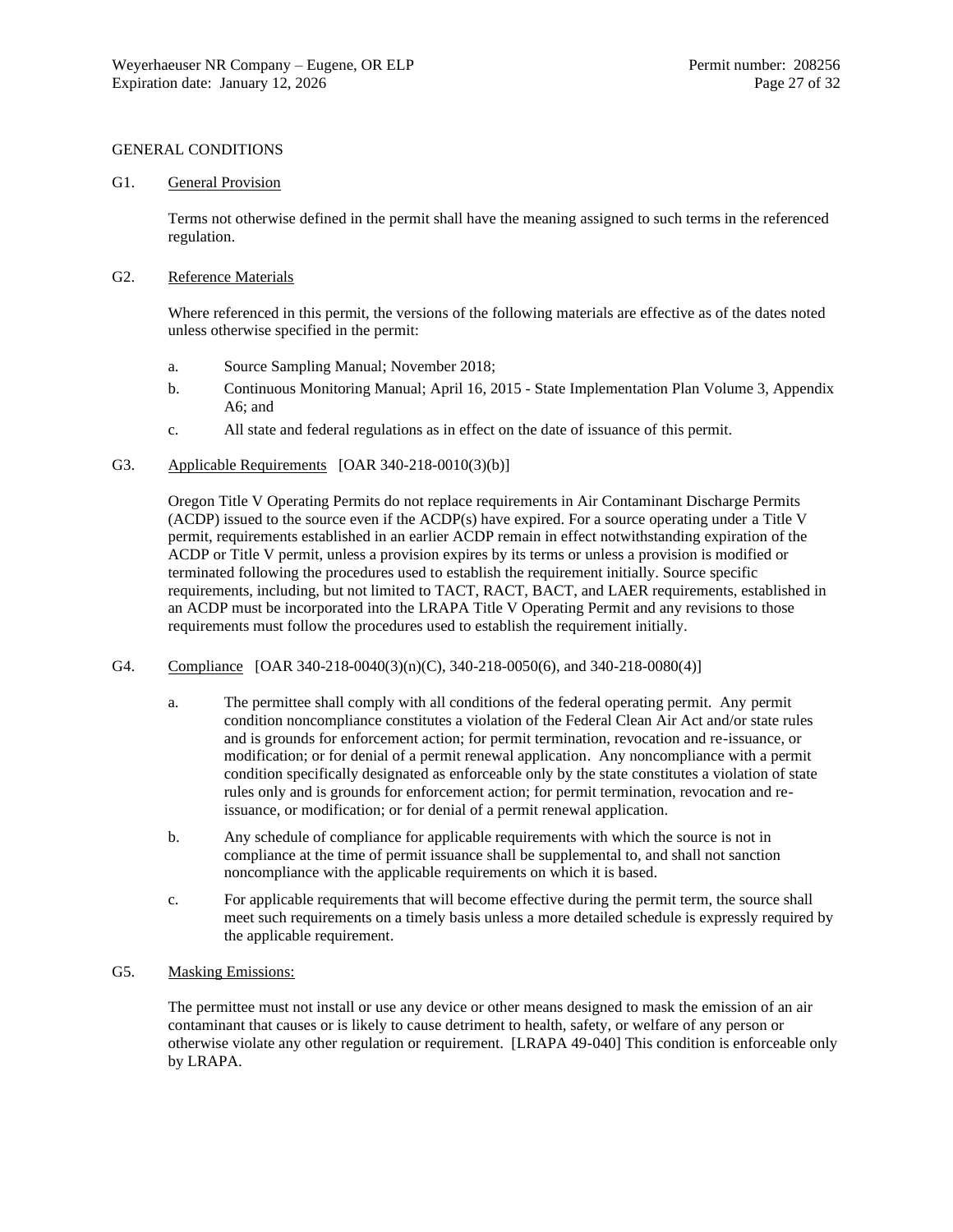#### G6. Credible Evidence

Notwithstanding any other provisions contained in any applicable requirement, any credible evidence may be used for the purpose of establishing whether a person has violated or is in violation of any such applicable requirements. [LRAPA 34-017]

#### G7. Certification [OAR 340-214-0110, 340-218-0040(5), 340-218-0050(3)(d), and 340-218-0080(2)]

Any document submitted to LRAPA or EPA pursuant to this permit shall contain certification by a responsible official of truth, accuracy and completeness. All certifications shall state that based on information and belief formed after reasonable inquiry, the statements and information in the document are true, accurate, and, complete. The permittee shall promptly, upon discovery, report to LRAPA a material error or omission in these records, reports, plans, or other documents.

G8. Outdoor Burning [LRAPA Title 47]

The permittee is prohibited from conducting outdoor burning, except as may be allowed by LRAPA 47-001 through 47-030.

<span id="page-27-0"></span>G9. Asbestos [40 CFR Part 61, Subpart M (federally enforceable), OAR 340-248-0200 through 340-248-0280, and LRAPA 43-015 (LRAPA-only enforceable)]

The permittee shall comply with OAR 340-248-0200 through 340-248-0280, LRAPA 43-015, and 40 CFR Part 61, Subpart M when conducting any renovation or demolition activities at the facility.

G10. Stratospheric Ozone and Climate Protection [40 CFR 82 Subpart F, LRAPA 32-080]

The permittee shall comply with the standards for recycling and emissions reduction pursuant to 40 CFR Part 82, Subpart F, Recycling and Emissions Reduction.

- G11. Permit Shield [OAR 340-218-0110]
	- a. Compliance with the conditions of the permit shall be deemed compliance with any applicable requirements as of the date of permit issuance provided that:
		- i. such applicable requirements are included and are specifically identified in the permit, or
		- ii. LRAPA, in acting on the permit application or revision, determines in writing that other requirements specifically identified are not applicable to the source, and the permit includes the determination or a concise summary thereof.
	- b. Nothing in this rule or in any federal operating permit shall alter or affect the following:
		- i. the provisions of ORS 468.115 (enforcement in cases of emergency) and ORS 468.035 (function of department);
		- ii. the liability of an owner or operator of a source for any violation of applicable requirements prior to or at the time of permit issuance;
		- iii. the applicable requirements of the national acid rain program, consistent with Section 408(a) of the FCAA; or
		- iv. the ability of LRAPA to obtain information from a source pursuant to ORS 468.095 (investigatory authority, entry on premises, status of records).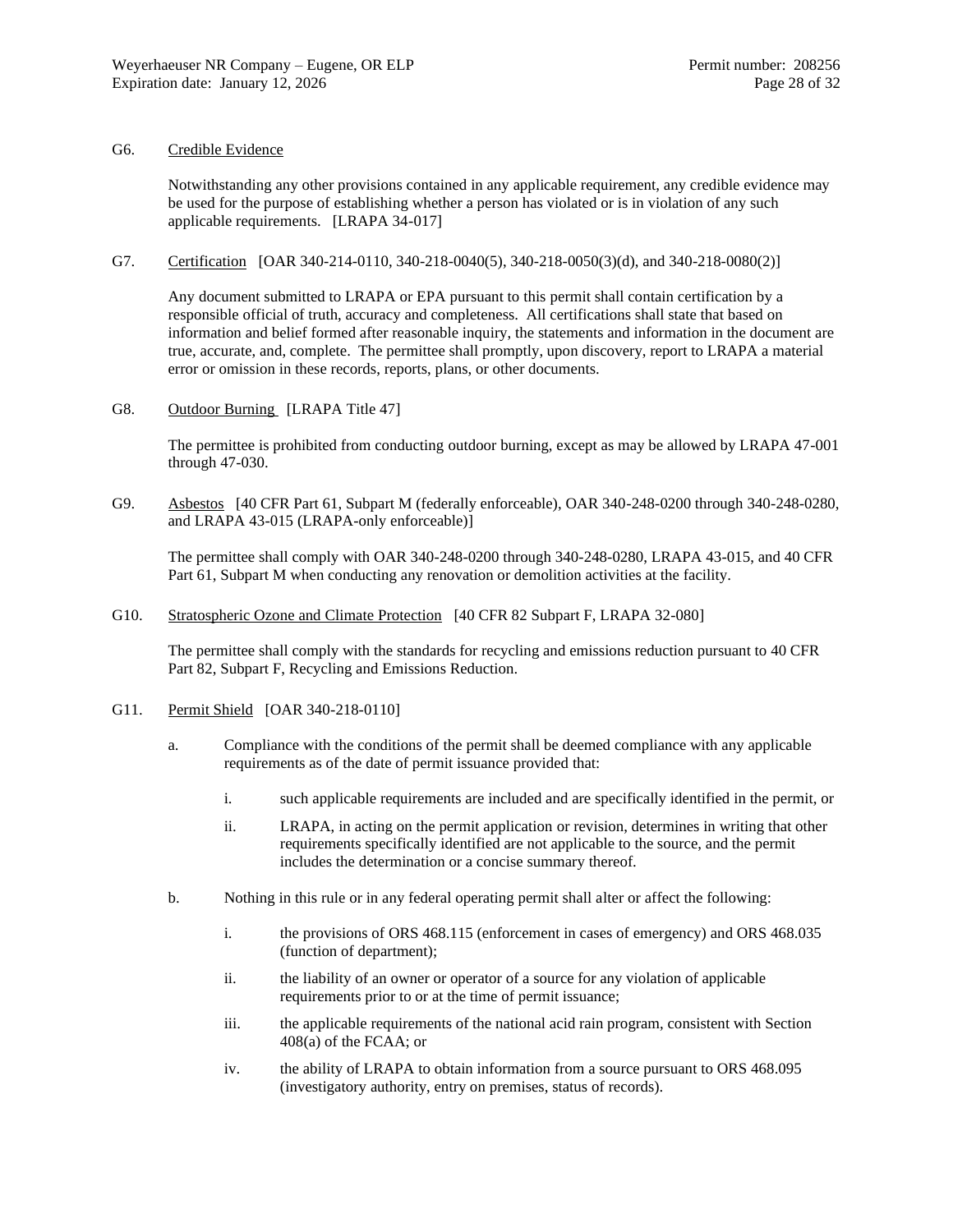c. Sources are not shielded from applicable requirements that are enacted during the permit term, unless such applicable requirements are incorporated into the permit by administrative amendment, as provided in OAR 340-218-0150(1)(h), significant permit modification, or reopening for cause by LRAPA.

## G12. Inspection and Entry [OAR 340-218-0080(3)]

Upon presentation of credentials and other documents as may be required by law, the permittee shall allow Lane Regional Air Protection Agency, or an authorized representative (including an authorized contractor acting as a representative of the EPA Administrator), to perform the following:

- a. Enter upon the permittee's premises where a Title V operating permit program source is located or emissions-related activity is conducted, or where records must be kept under the conditions of the permit;
- b. Have access to and copy, at reasonable times, any records that must be kept under conditions of the permit;
- c. Inspect, at reasonable times, any facilities, equipment (including monitoring and air pollution control equipment), practices, or operations regulated or required under the permit; and
- d. As authorized by the FCAA or LRAPA rules, sample or monitor, at reasonable times, substances or parameters, for the purposes of assuring compliance with the permit or applicable requirements.
- G13. Fee Payment [OAR 340-220-0010, and 340-220-0030 through 340-220-0190]

The permittee shall pay an annual base fee and an annual emission fee for all regulated air pollutants except for carbon monoxide, any class I or class II substance subject to a standard promulgated under or established by Title VI of the Federal Clean Air Act, or any pollutant that is a regulated air pollutant solely because it is subject to a standard or regulation under Section  $112(r)$  of the Federal Clean Air Act. The permittee shall submit payment to Lane Regional Air Protection Agency, 1010 Main Street, Springfield, Oregon, 97477, within 30 days of the date LRAPA mails the fee invoice or August 1 of the year following the calendar year for which emission fees are paid, whichever is later. Disputes shall be submitted in writing to LRAPA. Payment shall be made regardless of the dispute. User-based fees shall be charged for specific activities (e.g., computer modeling review, ambient monitoring review, etc.) requested by the permittee.

- G14. Off-Permit Changes to the Source [OAR 340-218-0140(2)]
	- a. The permittee shall monitor for, and record, any off-permit change to the source that:
		- i. Is not addressed or prohibited by the permit;
		- ii. Is not a Title I modification;
		- iii. Is not subject to any requirements under Title IV of the FCAA;
		- iv. Meets all applicable requirements;
		- v. Does not violate any existing permit term or condition; and
		- vi. May result in emissions of regulated air pollutants subject to an applicable requirement but not otherwise regulated under this permit or may result in insignificant changes as defined in LRAPA Title 12.
	- b. A contemporaneous notification, if required under OAR 340-218-0140(2)(b), shall be submitted to LRAPA and the EPA.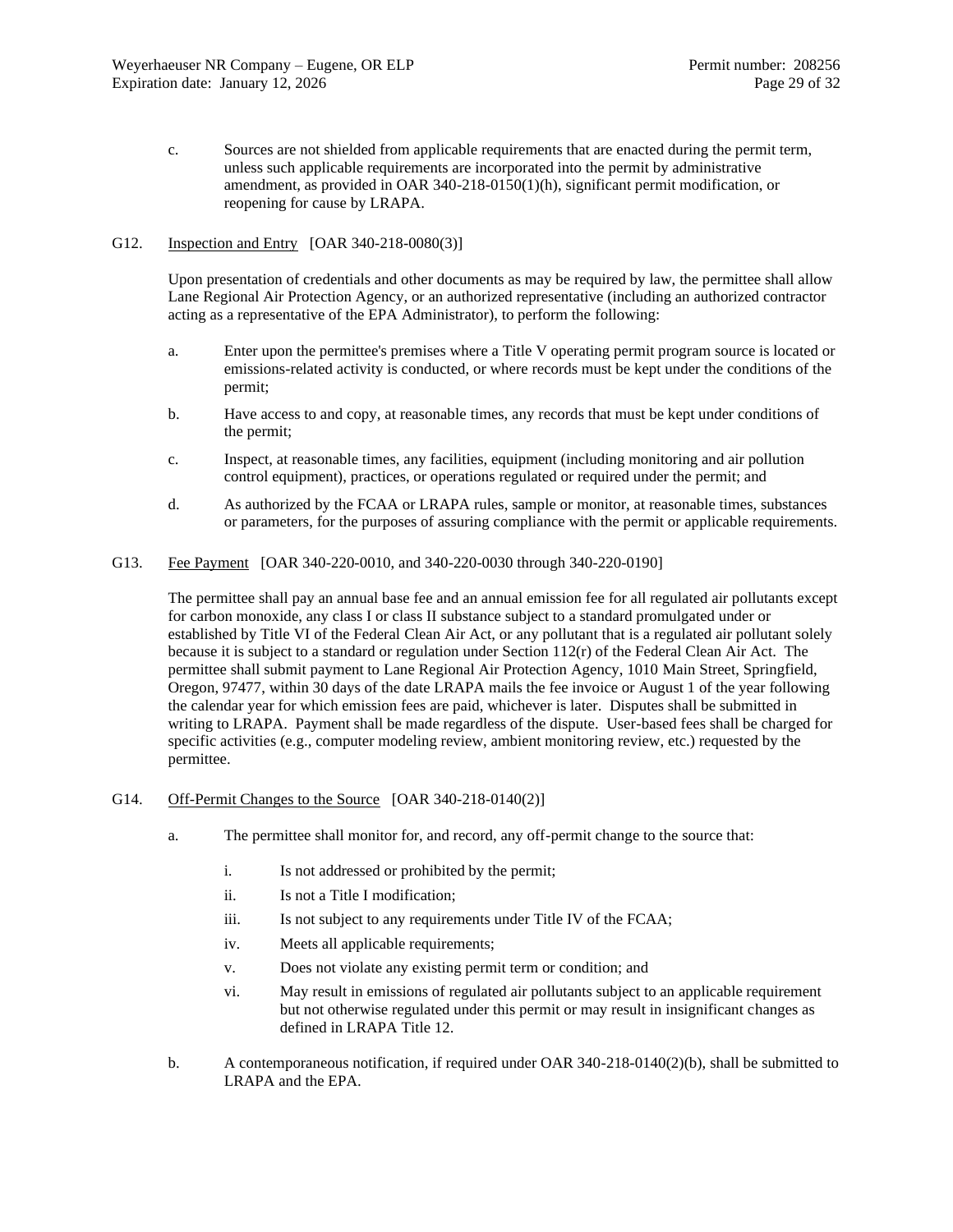- c. The permittee shall keep a record describing off-permit changes made at the facility that result in emissions of a regulated air pollutant subject to an applicable requirement, but not otherwise regulated under the permit, and the emissions resulting from those off-permit changes.
- d. The permit shield of Condition G11 shall not extend to off-permit changes.
- G15. Section 502(b)(10) Changes to the Source [OAR 340-218-0140(3)]
	- a. The permittee shall monitor for, and record, any Section 502(b)(10) change to the source, which is defined as a change that would contravene an express permit term but would not:
		- i. Violate an applicable requirement;
		- ii. Contravene a federally enforceable permit term or condition that is a monitoring, recordkeeping, reporting, or compliance certification requirement; or
		- iii. Be a Title I modification.
	- b. A minimum 7-day advance notification shall be submitted to LRAPA and the EPA in accordance with OAR 340-218-0140(3)(b).
	- c. The permit shield of Condition G11 shall not extend to Section 502(b)(10) changes.
- <span id="page-29-0"></span>G16. Administrative Amendment [OAR 340-218-0150]

Administrative amendments to this permit shall be requested and granted in accordance with OAR 340- 218-0150. The permittee shall promptly submit an application for the following types of administrative amendments upon becoming aware of the need for one, but no later than 60 days of such event:

- a. Legal change of the registered name of the company with the Corporations Division of the State of Oregon, or
- b. Sale or exchange of the activity or facility.
- <span id="page-29-1"></span>G17. Minor Permit Modification [OAR 340-218-0170]

The permittee shall submit an application for a minor permit modification in accordance with OAR 340- 218-0170.

G18. Significant Permit Modification [OAR 340-218-0180]

The permittee shall submit an application for a significant permit modification in accordance with OAR 340-218-0180.

G19. Staying Permit Conditions [OAR 340-218-0050(6)(c)]

Notwithstanding Condition[s G16](#page-29-0) and [G17,](#page-29-1) the filing of a request by the permittee for a permit modification, revocation and re-issuance, or termination, or of a notification of planned changes or anticipated noncompliance does not stay any permit condition.

G20. Construction/Operation Modification [OAR 340-218-0190]

The permittee must obtain approval from LRAPA prior to construction or modification of any stationary source of air pollution control equipment in accordance with LRAPA 34-010 and 34-034 through 34-038.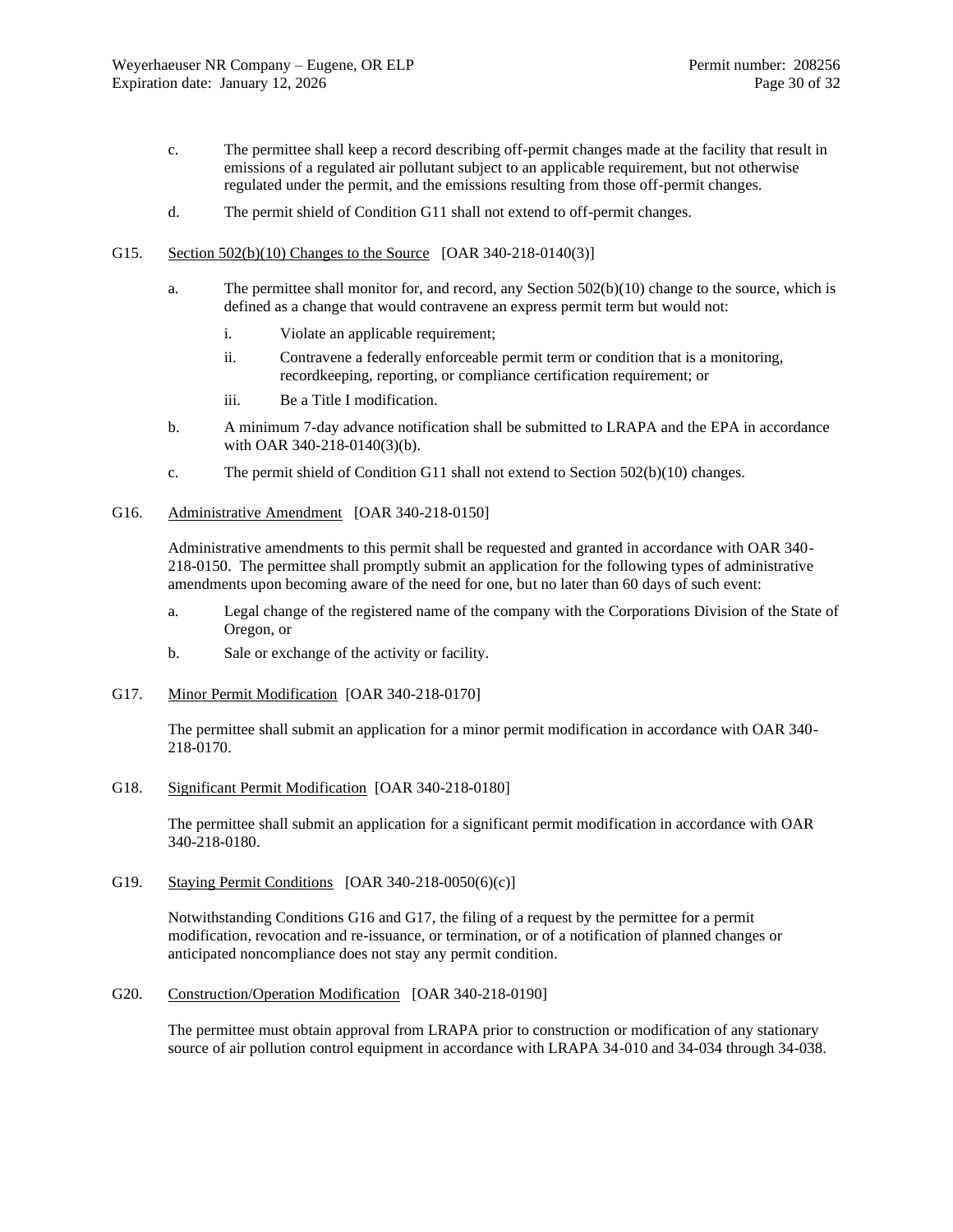#### G21. New Source Review Modification [LRAPA Title 38]

No permittee shall construct or make modifications required to be reviewed under New Source Review (LRAPA 38-001) without receiving an Air Contaminant Discharge Permit (ACDP) (LRAPA 34-010) and having satisfied the requirements of LRAPA Title 38.

## G22. Need to Halt or Reduce Activity Not a Defense [OAR 340-218-0050(6)(b)]

The need to halt or reduce activity will not be a defense. It will not be a defense for a permittee in an enforcement action that it would have been necessary to halt or reduce the permitted activity in order to maintain compliance with the conditions of this permit.

#### G23. Duty to Provide Information [OAR 340-218-0050(6)(e) and LRAPA 34-015]

The permittee must furnish to LRAPA, within a reasonable time, any information that LRAPA may request in writing to determine whether cause exists for modifying, revoking and reissuing, or terminating the permit, or to determine compliance with the permit. Upon request, the permittee must also furnish to LRAPA copies of records required to be retained by the permit or, for information claimed to be confidential, the permittee may furnish such records to LRAPA along with a claim of confidentiality.

- G24. Reopening for Cause [OAR 340-218-0050(6)(c) and 340-218-020]
	- a. The permit may be modified, revoked, reopened and reissued, or terminated for cause as determined by LRAPA.
	- b. A permit shall be reopened and revised under any of the circumstances listed in OAR 340-218-  $0200(1)(a)$ .
	- c. Proceedings to reopen and reissue a permit shall follow the same procedures as apply to initial permit issuance and shall affect only those parts of the permit for which cause to reopen exists.
- G25. Severability Clause [OAR 340-218-0050(5)]

Upon any administrative or judicial challenge, all the emission limits, specific and general conditions, monitoring, recordkeeping, and reporting requirements of this permit, except those being challenged, remain valid and must be complied with.

- G26. Permit Renewal and Expiration [OAR 340-218-0040(1)(a)(D) and 340-218-0130]
	- a. This permit shall expire at the end of its term, unless a timely and complete renewal application is submitted as described below. Permit expiration terminates the permittee's right to operate.
	- b. Applications for renewal shall be submitted at least 12 months before the expiration of this permit, unless LRAPA requests an earlier submittal. If more than 12 months is required to process a permit renewal application, LRAPA must provide no less than six (6) months for the owner or operator to prepare an application.
	- c. Provided the permittee submits a timely and complete renewal application, this permit shall remain in effect until final action has been taken on the renewal application to issue or deny the permit.
- G27. Permit Transference [OAR 340-218-0150(1)(d)]

The permit is not transferable to any person except as provided in OAR 340-218-0150(1)(d).